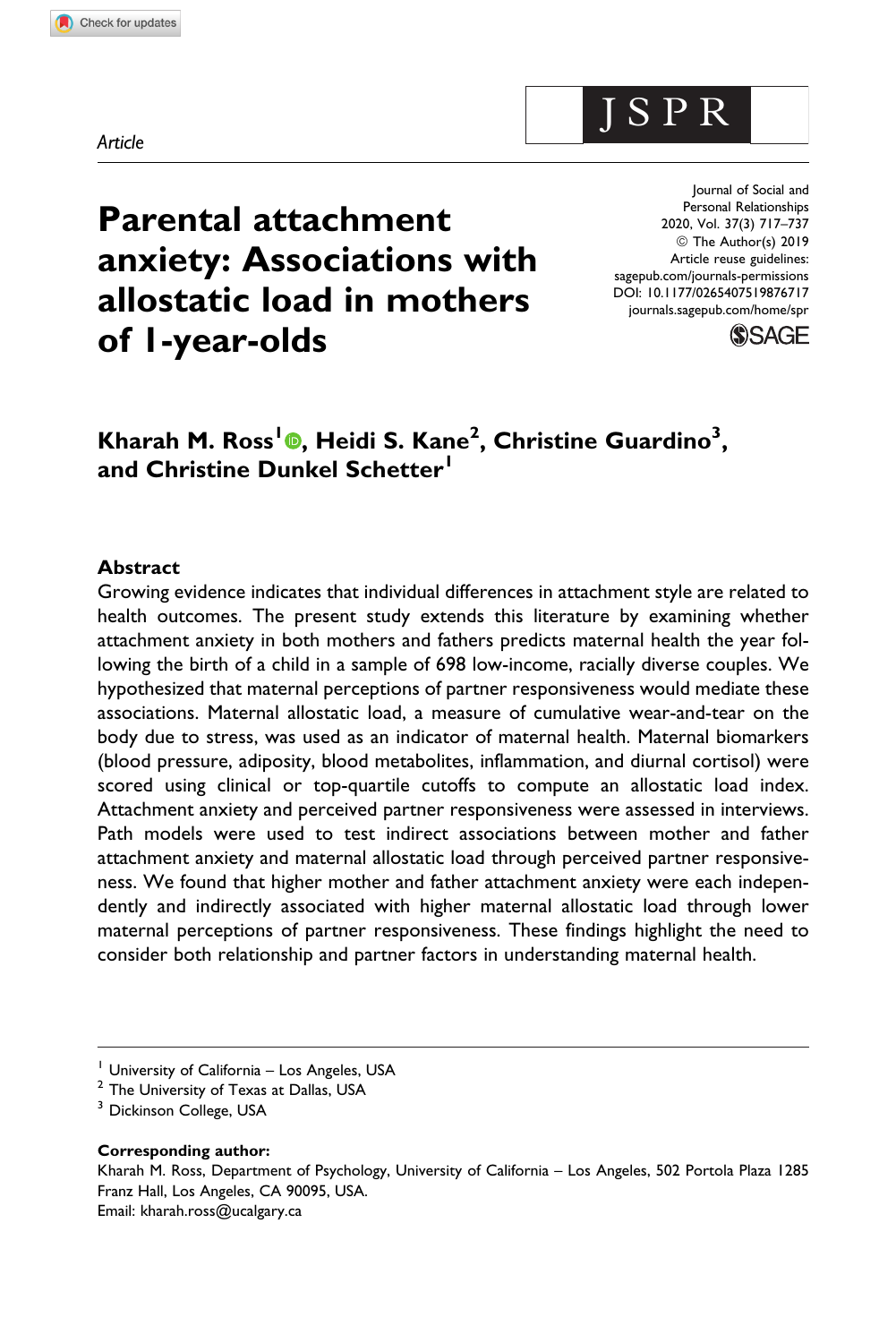#### Keywords

Attachment anxiety, allostatic load, perceived partner responsiveness, maternal health, postpartum, mother–father dyad

The year after a birth can be personally and interpersonally challenging for new and experienced mothers due to many stressors, including physical recovery from parturition, caregiving demands of an infant, sleep deficits, and changes in one's intimate relationships and social network (Belsky & Pensky, 1988; Cowan & Cowan, 2000; Medina, Lederhos, & Lillis, 2009). For many couples, this is a time of relationship strain, with less time spent alone together and a decline in relationship quality (Medina et al., 2009). The ability to cope with these challenges and adapt to these changes is critical to maternal health, not only during the period following a birth but also long term (e.g., Shannon, King, & Kennedy, 2007).

Adult attachment theory provides a useful framework for understanding how interpersonal processes in couple relationships are related to navigating the changes and challenges during the year after birth because individual differences in adult romantic attachment play a role in coping, regulating stress responses, support seeking and provision, and relationship functioning (e.g., Pietromonaco, DeBuse, & Powers, 2013; Simpson & Rholes, 2008; Wilson, Rholes, Simpson, & Tran, 2007). Given the interdependence of couples' relationships (Kelley & Thibaut, 1978), it is important to consider the individual differences in adult romantic attachment of *both* parents as they may influence maternal health outcomes during this time period. The dyadic model proposed by Pietromonaco, Uchino, and Dunkel Schetter (2013) specifies the contribution of individual differences in adult romantic attachment of both couple members to each person's health outcomes and mediating interpersonal processes. Thus, the purpose of the present study was to test whether maternal and paternal attachment anxiety were associated with concurrent maternal health, as indicated by allostatic load one year after the birth of a child, and to test if maternal perceptions of partner responsiveness explained these associations.

## Attachment anxiety and the year following birth

The attachment system is an innate behavioral system that promotes feelings of safety and security, especially during times of threat or difficulty, by regulating proximity to attachment figures, such as early caregivers and adult romantic partners. Individual differences in adult romantic attachment may develop when romantic partners are unresponsive or inconsistently responsive to these regulatory needs (e.g., Mikulincer  $\&$ Shaver, 2008; Mikulincer, Shaver, & Pereg, 2003), and are conceptualized along two continuous dimensions: *attachment avoidance* and *attachment anxiety*. In the present study, only attachment anxiety was assessed due to constraints imposed by the larger research study. As a community participatory study conducted in collaboration with community leaders, special consideration was given to reducing participant burden. Attachment anxiety was included in the study because it is emerging as a consistent predictor of health-related outcomes, whereas attachment avoidance is a less-consistent predictor (e.g., Carmichael & Reis, 2005; Stanton & Campbell, 2014).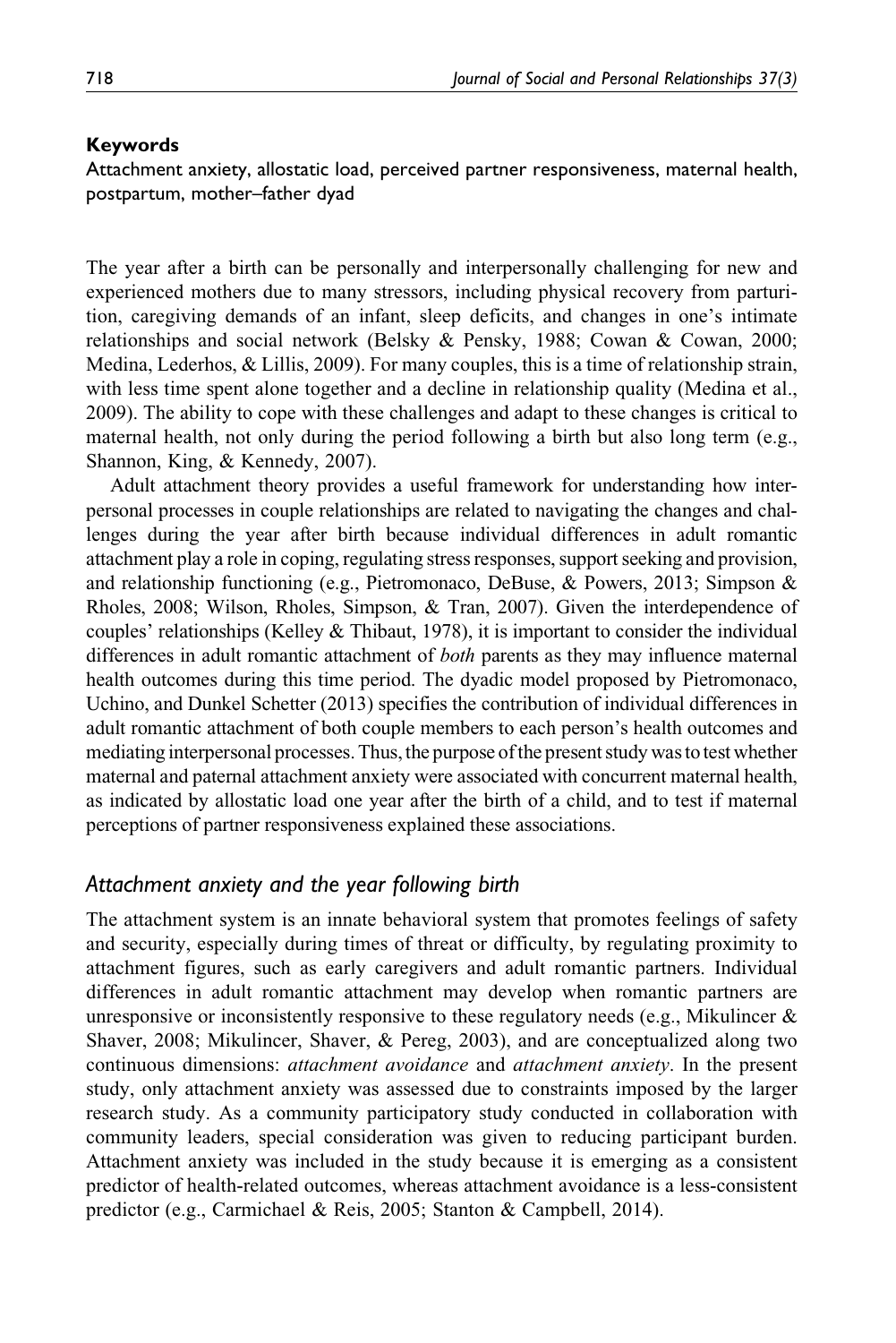Attachment anxiety is characterized by a fear of abandonment by a romantic partner, rejection, and being unloved and the use of hyperactivating strategies to regulate safety and security, such as excessive proximity and reassurance seeking (Mikulincer & Shaver, 2008). Individuals high in attachment anxiety are hypervigilant to their partner's behavior for cues of their love and concern. They have heightened arousal, difficulty with emotion regulation, tend to use emotion-focused coping or rumination strategies that can heighten negative affect, and tend to perceive ambiguous (but potentially negative) situations as relationship threatening (e.g., Brennan, Clark, & Shaver, 1998; Collins & Feeney, 2000; Mikulincer & Shaver, 2008; Shaver & Mikulincer, 2002). Thus, coping with the challenges during the year after birth may be particularly difficult for mothers high in attachment anxiety (Berant, Mikulincer, & Florian, 2001; Rholes et al., 2011). Furthermore, these difficulties may also extend to mothers with *partners* high in attachment anxiety due to their partners extra reassurance seeking (Shaver, Schachner, & Mikulincer, 2005), need for help coping and regulating emotions, and less effective support provisionto others (Collins & Feeney, 2000).

#### Attachment anxiety and allostatic load

The concepts of allostasis and allostatic load provide a useful framework for understanding the effects of stress on maternal health (Ramey et al., 2015; Shannon et al., 2007). During times of stress, allostasis is the physiological process of maintaining stability through change (e.g., McEwen, 1998). Specifically, when faced with threat or challenge, physiological changes occur within multiple systems (e.g., neuroendocrine, cardiovascular, immune) to meet the demands of the threat. After the threat has resolved, a return to a baseline occurs. Allostatic load represents the cumulative wear-and-tear on the body that occurs over time when the activation of these stress responsive systems is repeated or prolonged, causing multisystemic dysregulation. In support of this theory, allostatic load measures predict a number of health outcomes, including mortality, declines in physical and cognitive function, and incidence of cardiovascular disease (e.g., Seeman, Singer, Rowe, Horwitz, & McEwen, 1997).

Only a few studies have shown that interpersonal experiences, such as perceived social support, predict allostatic load indices in the general population (e.g., Brooks et al., 2014). Within a maternal health context, higher perceived social support, as part of an index of psychosocial resources, was associated with lower concurrent allostatic load one year after the birth of a child in a larger sample of mothers from the present study (O'Campo et al., 2016). To our knowledge, no studies have examined the relations between one's own attachment anxiety, one's partner's attachment anxiety and allostatic load in the general population, or with respect to maternal health.

However, a growing body of evidence supports the hypothesis that attachment anxiety is likely associated with allostatic load (Robles & Kane, 2014; Stanton & Campbell, 2014). First, extensive research indicates that higher attachment anxiety is related to greater physiological reactivity to stressors, both relational types (e.g., relationship conflict) and nonrelational types (e.g., laboratory speech task) (e.g., Brooks, Robles, & Dunkel Schetter, 2011; Dewitte, De Houwer, Goubert, & Buysse, 2010; Diamond, Hicks, & Otter-Henderson, 2008; Ditzen et al., 2008; Gallo & Matthews, 2006; Kidd, Hamer, & Steptoe, 2011; Meuwly et al., 2012; Powers, Pietromonaco,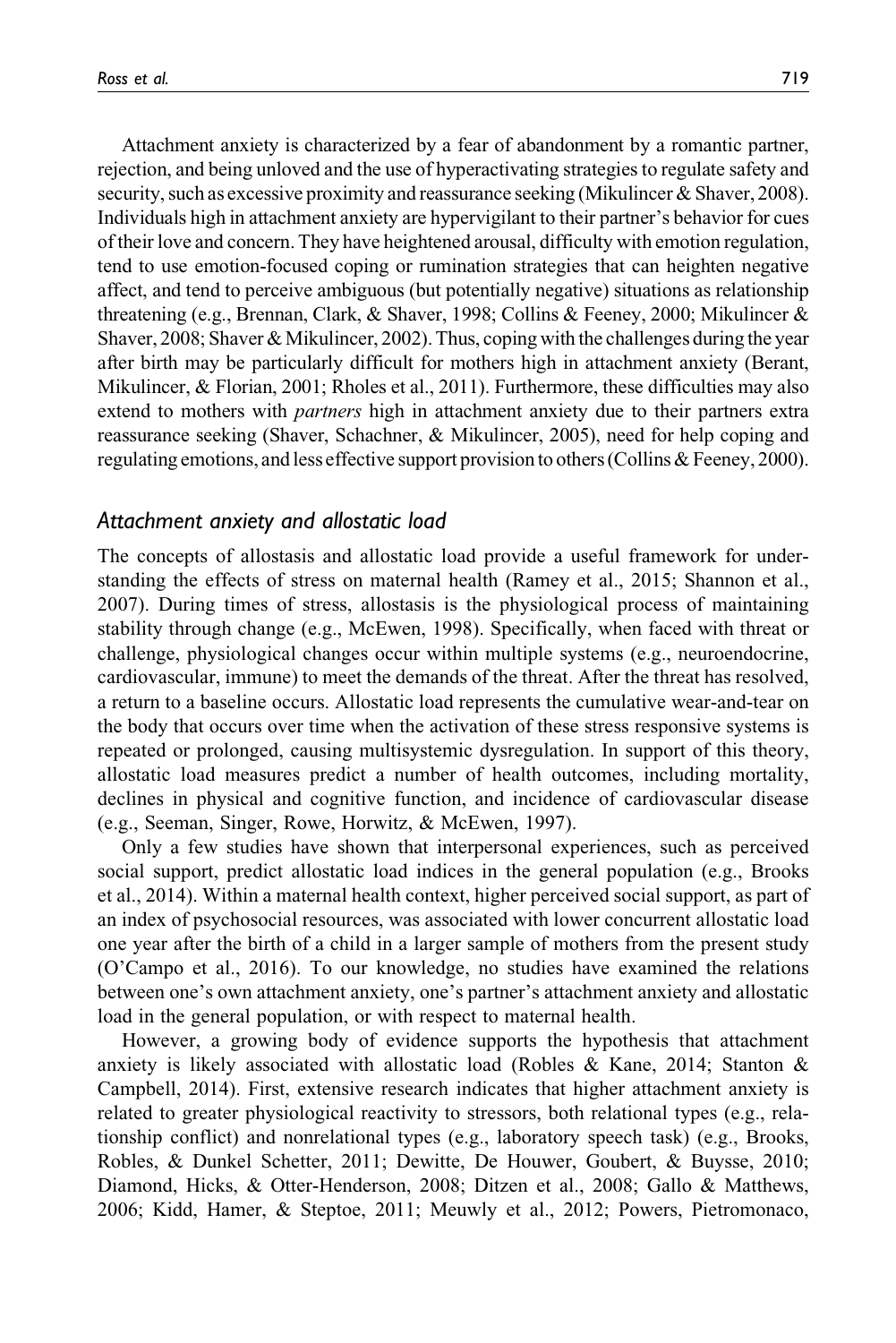Gunlicks, & Sayer, 2006; Quirin, Pruessner, & Kuhl, 2008). We note that this literature is limited in that findings are most consistent among men for relational stressors, inconsistent for nonrelational stressors, and largely limited to cortisol responses. Theoretically, however, heightened physiological responses to stressors contribute to greater wear-and-tear on the body and higher allostatic load. Second, higher attachment anxiety is related to indicators of poorer steady state (i.e., not in response to a specific stressor) physiological functioning, which are indicative of allostatic load, such as dysregulated immune functioning (e.g., Fagundes et al., 2014) and diurnal cortisol (Quirin et al., 2008). Taken together, these findings provide a basis for predicting that attachment anxiety in mothers should predict higher maternal allostatic load.

Whether one's partner's attachment anxiety is directly related to a mother's allostatic load has not been addressed. A few studies have examined the effects of attachment anxiety on a partner's stress reactivity (e.g., Brooks et al., 2014; Powers et al., 2006). For example, one study showed that men with insecure female partners (including high attachment anxiety) had increased cortisol reactivity to a threatening conflict task, but this pattern was not apparent for women (Powers et al., 2006). Another study of couples found that women showed greater cortisol reactivity to interpersonal threatening discussions with men high in attachment avoidance but not with men high in attachment anxiety (Brooks et al., 2014). Thus, the present investigation will significantly contribute to this growing literature by examining the relationship between a *partner's* attachment anxiety and a broad, multisystemic indicator of health, that is, allostatic load, in a large sample of mothers.

#### Perceived partner responsiveness

Perceived partner responsiveness is defined as the beliefs that (a) one is valued and respected by his or her romantic partner; (b) one's romantic partner understands one's needs, strengths, wants, and weaknesses; and (c) one feels cared for by his or her romantic partner based on expressions of affection, concern for one's well-being, and sensitivity to one's needs (e.g., Feeney & Collins, 2015; Reis & Gable, 2015). As such, perceived partner responsiveness is a key factor in the development of trust, intimacy, and relationship satisfaction in close relationships (Gable, Gosnell, Maisel, & Strachman, 2012; Laurenceau, Barrett, & Rovine, 2005). Perceived partner responsiveness is also associated with personal well-being and health (Feeney & Collins, 2015; Reis & Gable, 2015). In a nationally representative sample, perceived partner responsiveness predicted better regulated diurnal cortisol profiles (Slatcher, Selcuk, & Ong, 2015), better sleep quality (Selcuk, Stanton, Slatcher, & Ong, 2016), and reduced mortality risk (Stanton, Selcuk, Farrell, Slatcher, & Ong, 2019).

Attachment anxiety plays a role in shaping perceptions of support through several mechanisms. People high in attachment anxiety tend to perceive their partners as poor support providers who are less responsive and available, and they perceive the absence of support or low-quality of support as particularly distressing and hurtful (Collins & Feeney, 2004; Davila & Kashy, 2009; Kane et al., 2007). These perceptions are due, in part, to negatively biased interpretations of partner behavior and negatively biased memories of partner behavior (Collins & Feeney, 2004; Mikulincer, Sarason, Sarason, & Shaver, 2009). However, these perceptions are also due in part to actual negative partner behavior (e.g., Mikulincer et al., 2009).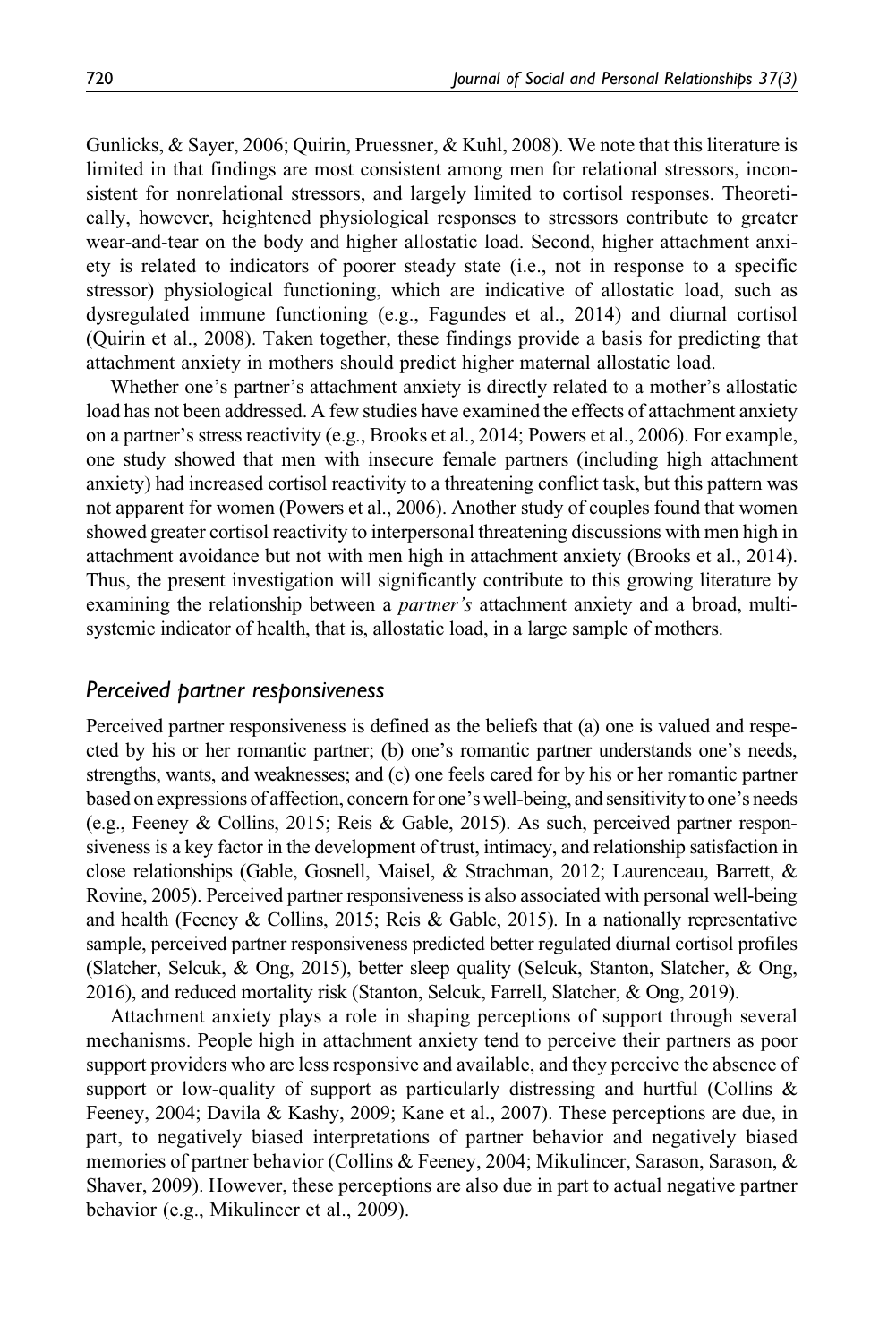During the changes and adaptations of caring for an infant, mothers may be in particular need of comfort, support, and understanding in interacting with their partner. However, partners who themselves are taxed and in need of support may not have the capacity, motivation, or ability to be responsive or provide the highest quality of care (Ford & Collins, 2010). This suboptimal situation is exacerbated for mothers with partners higher in attachment anxiety. People high in attachment anxiety are less likely to provide responsive and sensitive support that matches the needs of their partner (Davila & Kashy, 2009; Feeney & Collins, 2001), in part due to their difficulty regulating their own distress. Thus, both a mother's own attachment anxiety and her partner's attachment anxiety shape maternal perceptions of partner responsiveness.

## Diverse and low-income populations

Finally, the majority of the existing research on attachment anxiety and health has focused on samples of affluent/educated and/or White individuals (Berant et al., 2001; Brooks et al., 2011; Dewitte et al., 2010; Diamond et al., 2008; Fagundes et al., 2014; Gouin et al., 2009; Powers et al., 2006). Much less is known about attachment and health in traditionally underrepresented low-income and ethnically/racially diverse samples. Close relationship quality and social network composition can vary by race/ethnicity and socioeconomic status (e.g., Jackson, Kennedy, Bradbury, & Karney, 2014; Jackson, Krull, Bradbury, & Karney, 2017). Black/Latina and lower socioeconomic status individuals are more likely to be affected by social stressors (e.g., Cundiff, Birmingham, Uchino, & Smith, 2016; Cundiff & Smith, 2017; Cundiff, Smith, Baron, & Uchino, 2016) and are disproportionately burdened by disease and poor health (American Psychological Association Working Group on Stress and Health Disparities, 2017). Understanding the close relationship factors, such as attachment anxiety and perceived partner responsiveness, that contribute to early indicators of disease risk, in this case to allostatic load, in low socioeconomic status and diverse samples is therefore particularly valuable.

# Present study

In the present study, we based hypotheses on the model proposed by Pietromonaco et al. (2013) and existing research. Specifically, we predict that both mother and father attachment anxiety will be directly associated with an index of maternal allostatic load 12 months after the birth of a child, and indirectly associated with maternal allostatic load via mother's perceptions of perceived partner responsiveness. We tested these hypotheses in a sample of diverse, low-income parents. At 12 months after a child's birth, mothers and fathers completed a measure of attachment anxiety, mothers completed a measure of perceived partner responsiveness, and maternal biomarkers were measured to operationalize allostatic load.

# Method

# **Participants**

The sample consisted of 698 ethnically/racially diverse, low-income women and their partners (mother–father dyads) recruited by the Community Child and Health Network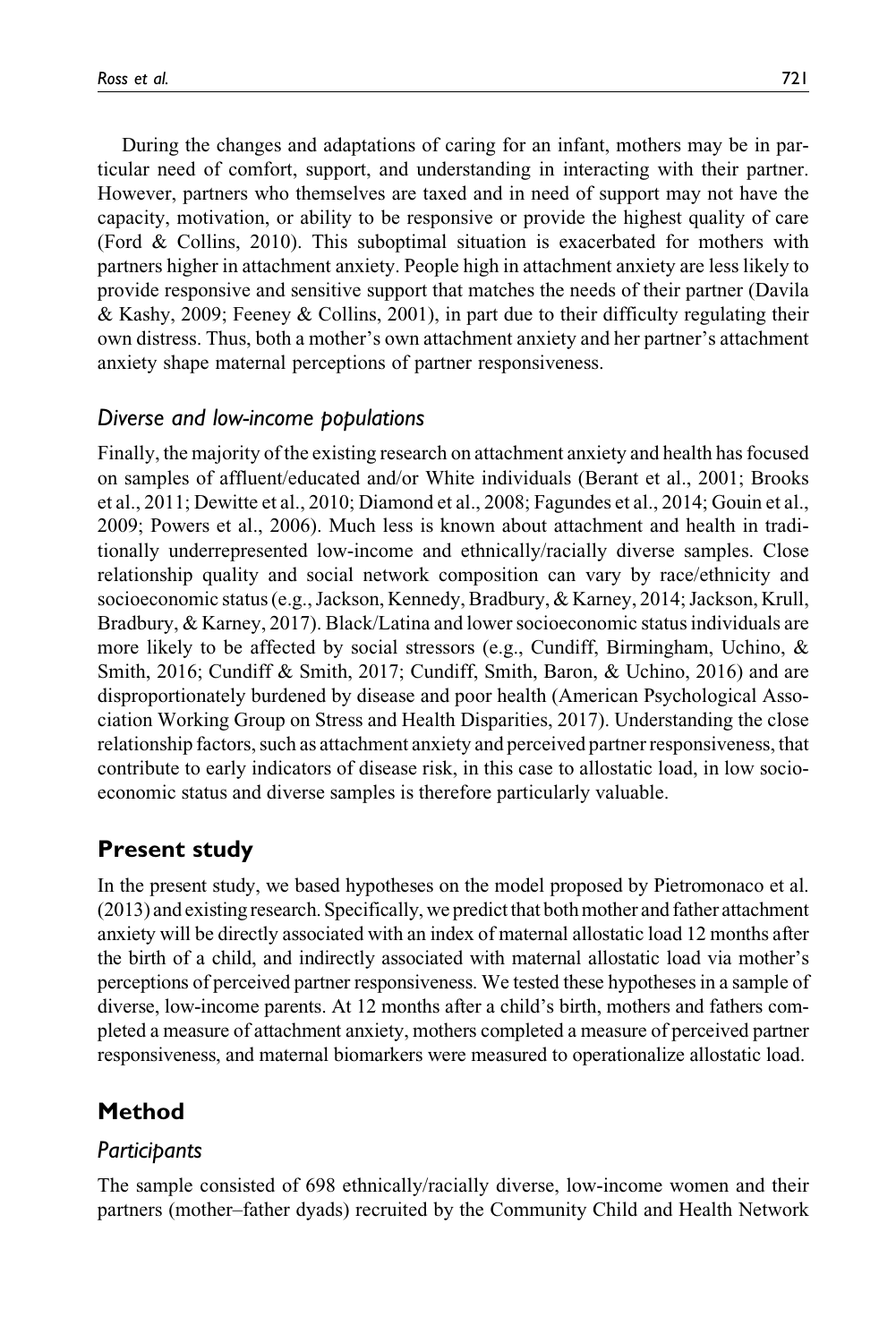(CCHN) study, funded by the Eunice Kennedy Shriver National Institute for Child Health and Human Development. Women were recruited immediately following the birth of a child in one of five sites: Los Angeles, CA; Washington, DC; Baltimore, MD; Lake County, IL; and rural eastern North Carolina. Study sites were selected based on epidemiological evidence of maternal and child health disparities and population characteristics reflective of a high proportion of low income and racial/ethnic minority groups with high morbidities. Eligibility criteria were 18–40 years old; self-identification as White, Black or Latina; English or Spanish-speaking; residence in target zip codes for at least 6 months; currently having four or fewer children; and no intention to be surgically sterilized after the current birth. The baby's fathers were also invited to participate. Additional information on participant recruitment protocols is published elsewhere (BeLue et al., 2014). Participants provided informed consent, and all study procedures and protocols were reviewed and approved by the institutional review boards of all community and academic institutions associated with CCHN (Ramey et al., 2015).

#### Procedure

The CCHN study design consisted of three structured, in-home interviews with mothers and separately with fathers at 1 month, 6 months, and 12 month postpartum. Attachment anxiety and perceived partner responsiveness were measured at 12 months postpartum. At the same time, a total of 12 maternal biomarkers were obtained for calculating a total of 10 allostatic load indicators. These biomarkers consisted of resting systolic blood pressure (SBP) and diastolic blood pressure (DBP); heart rate (HR); waist and hip circumference, height and weight; cholesterol (total and high-density lipoprotein [HDL]); C-reactive protein (CRP) and glycosylated hemoglobin obtained from dried blood spots (DBS); and diurnal cortisol obtained from saliva samples collected following the in-home interviews. Demographic and medical covariates were also assessed. Of the original 2,448 women enrolled in CCHN, 1,795 completed a 12-month postpartum assessment. Of those, 698 mother–father dyads provided data on key variables, that is, mother and father attachment anxiety and maternal allostatic load. Compared to participants who were excluded due to missing data on key variables, participants included in this sample were older at study entry,  $t(1,793) = -5.92, p < .001, (M_{\rm included} = 26.9 \,\mathrm{years}, SD_{\rm included} = 5.81$ years;  $Mn_{\text{excluded}} = 25.3$  years,  $SD_{\text{excluded}} = 5.67$  years), had higher adjusted per capita household income,  $t(1727) = -3.67, p < .001, (Mn_{\rm included} = \text{USS}14, 214, SD_{\text{included}})$  $=$  US\$21, 687;  $Mn_{\text{excluded}} =$  US\$10,821,  $SD_{\text{excluded}} =$  \$16,713), were less likely to be Black,  $\chi^2(2) = 122$ ,  $p < .001$  (excluded: 62% Black, 21% Latina, 16% White), and were more likely to be married or cohabiting,  $\chi^2(2) = 172$ ,  $p < .001$  (excluded: 22% cohabiting or married). Sample characteristics are presented in Table 1.

## Attachment anxiety

A shortened 3-item version of the Adult Attachment Scale (AAS) was used in this study (Collins & Read, 1990). Donnellan, Burt, Levendosky, and Klump (2008) conducted a principal-axis exploratory factor analysis on the 18 AAS items to select items that loaded high on the anxiety factor  $(0.60)$  but low on the avoidance factor  $(0.35)$  in an effort to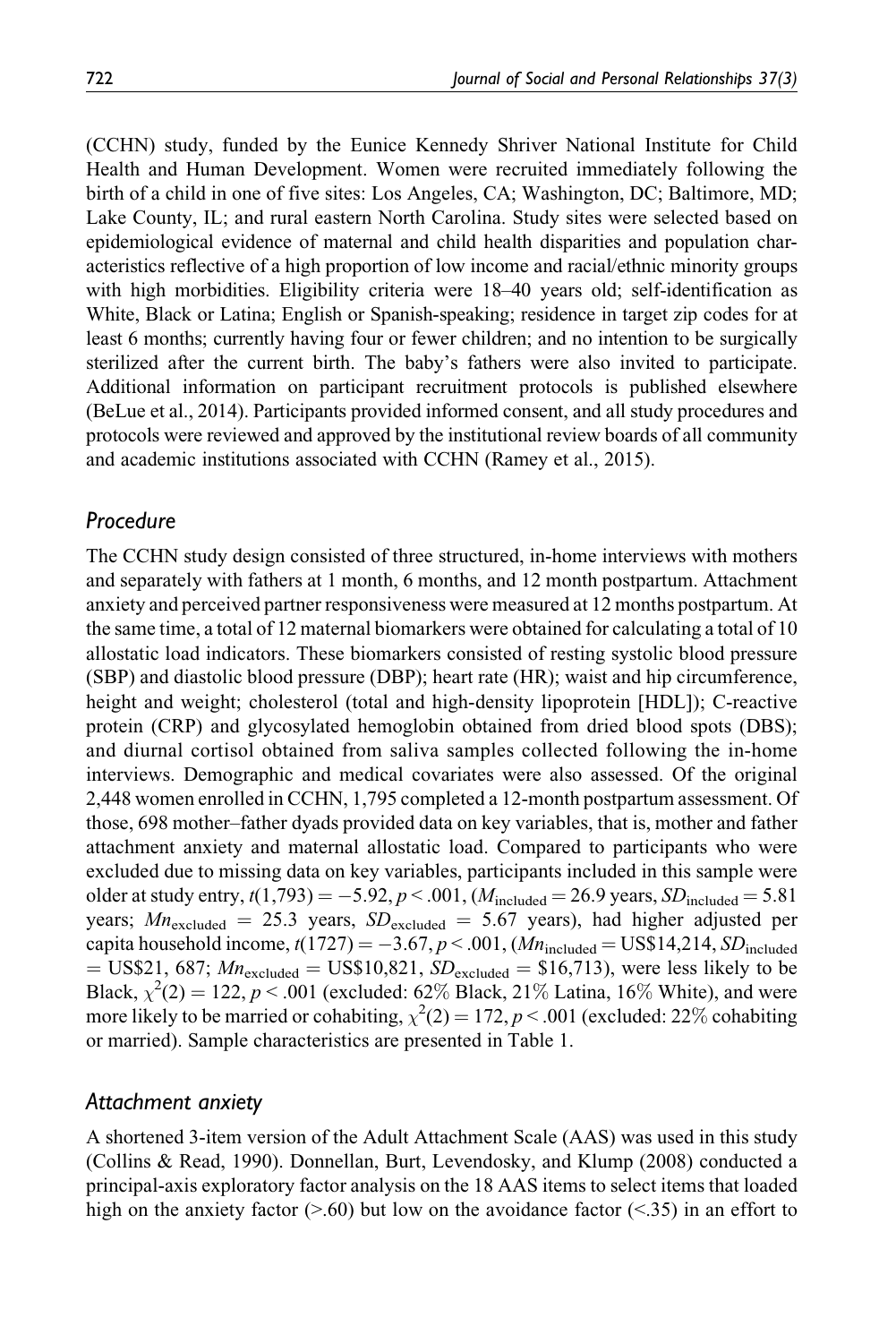| Variable                                          | <b>Mothers</b>  | <b>Fathers</b><br>5.36 (2.80) |  |  |
|---------------------------------------------------|-----------------|-------------------------------|--|--|
| Anxious attachment, M (SD)                        | 5.43(2.90)      |                               |  |  |
| Partner responsiveness, M (SD)                    | 52.1 (10.3)     | NA.                           |  |  |
| Age (years), M (SD)                               | 28.1 (5.84)     | 31.0(7.24)                    |  |  |
| Race/ethnicity, n (%)                             |                 |                               |  |  |
| <b>Black</b>                                      | 253 (36)        | 258 (37)                      |  |  |
| Latina                                            | 211(30)         | 202 (29)                      |  |  |
| White                                             | 234 (34)        | 209 (30)                      |  |  |
| Other <sup>a</sup>                                | <b>NA</b>       | 30 $(4)$                      |  |  |
| Adjusted per capita household income (\$), M (SD) | 14,215 (21,687) | 15,594 (19,576)               |  |  |
| Breastfeeding, n (%)                              |                 |                               |  |  |
| Currently                                         | 12(84)          | NA.                           |  |  |
| Breastfed but stopped                             | 54 (377)        | <b>NA</b>                     |  |  |
| Never                                             | 19(3)           | <b>NA</b>                     |  |  |
| Cohabiting/married, n (%)                         | 573 (82)        |                               |  |  |
| Parity (primiparous), n (%)                       | 293 (42)        |                               |  |  |
| Medication use (yes), $n$ (%)                     | 87(15)          |                               |  |  |
| Allostatic load (clinical cutoffs), M (SD)        | 2.81(1.90)      |                               |  |  |

**Table 1.** Sample characteristics  $(N = 698)$ .

<sup>a</sup>Mother inclusion criteria included self-identification as Black, Latina, or White, but no restrictions existed for their partner.

obtain relatively distinct indicators of attachment anxiety. This approach produced a 5 item attachment anxiety scale with good convergent validity with other measures of attachment anxiety (Donnellan, Burt, Levendosky, & Klump, 2008), including the widely used Experiences in Close Relationships Questionnaire–Revised (Fraley, Waller, & Brennan, 2000). Because of space constraints and priorities of the community collaborators, three of these items were selected for inclusion in the study. The 3 items were "I often worry that my partner does not really love me," "I often worry that my partner will not want to stay with me," and "I often worry whether my partner really cares about me." Responses for each item ranged from "strongly disagree" (1) to "strongly agree" (5). Total attachment anxiety was calculated by summing the 3 items, with possible range from 3 to 15, and higher scores indicating greater attachment anxiety. The 3 items had good reliability for both mothers ( $\alpha_{\text{mother}} = .88$ ) and fathers ( $\alpha_{\text{father}} = .89$ ). Attachment anxiety scores were log base-10 transformed due to positively skewed distributions for both mothers and fathers. Mother and father attachment anxiety were correlated,  $r = .356$ .

# Allostatic load

Study personnel obtained biophysical measures to calculate 10 maternal allostatic load biomarkers during at-home interviews at 12 months postpartum. They were body mass index (BMI), waist–hip ratio (WHR), SBP and DBP, HR, CRP, glycosylated hemoglobin, HDL cholesterol, total cholesterol to HDL ratio, and salivary cortisol diurnal slope.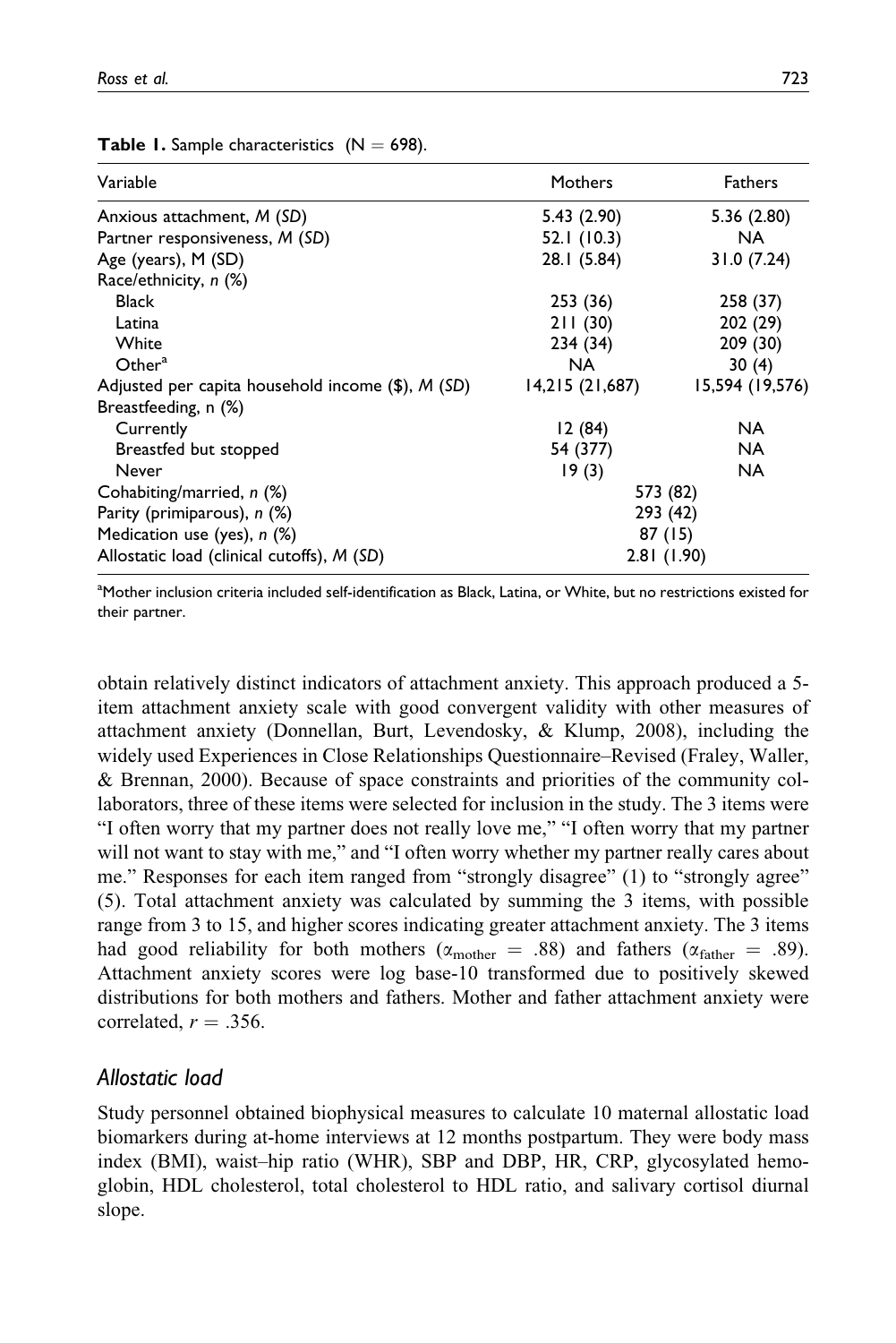WHR and BMI. Waist circumference at the navel and hip circumference at the widest part of the buttocks were measured using a cloth measuring tape and recorded to the nearest centimeter. Both measurements were then repeated and the average of the two measurements was used. WHR was calculated by dividing the waist measurement by the hip measurement. Participant weight and height were also measured. BMI (kg/m<sup>2</sup>) was calculated by dividing weight by height squared.

Blood pressure. Blood pressure was taken three times using a portable, automatic blood pressure machine (HEM-711DLX or HEM-907XL Pro blood pressure monitor; OMRON, Kyoto, Japan). Resting SBP and DBP, in mmHg, and HR, in beats/min, were calculated by taking the average across the three measures.

Glycosylated hemoglobin and cholesterol. A nonfasting blood sample was collected using a DBS card. A finger was lanced, and capillary blood was collected on the filter paper. DBS cards were allowed to dry for 30 min and then stored at  $-30^{\circ}$ C prior to shipment to ZRT Laboratory (Beaverton, Oregon, USA) for analysis. DBS were assayed for glycosylated hemoglobin, total cholesterol, HDL, and CRP. Glycosylated hemoglobin can be used as a proxy for fasting blood glucose and represents average red blood cell exposure to glucose over the previous 3 months. Percentage of glycosylated hemoglobin out of total hemoglobin is assessed using an immunoturbidimetric assay, coefficients of variation (CVs)  $\leq$  8.5. Both nonfasting total cholesterol and HDL (mmol/L) were assessed via enzymatic assay, CVs < 7.1 and 8.7, respectively. A ratio of total cholesterol to HDL was calculated by dividing the total cholesterol values by the total HDL values, with higher values indicating greater cardiovascular disease risk (Millan et al., 2009). High-sensitivity CRP was assessed using enzyme immunoassay,  $CVs < 7.9$ .

Cortisol. Following in-house visits, saliva samples were collected at wake-up and before bedtime over 2 consecutive days. Participants were shown how to collect saliva samples using a passive drool method during the in-home visit. Time of sample collection was recorded on home saliva collection diaries. Completed saliva samples and diaries were mailed back to each research site and stored at  $-30^{\circ}$ C until shipped to ZRT Laboratory. Cortisol was then assayed in saliva samples using an enzyme-linked immunoassay technique,  $CV < 8.0$ . Values greater than 1.8 were winsorized to 1.8  $\mu$ g/dL. Cortisol slope was calculated by dividing the difference between the morning and evening cortisol values by hours between the morning and the evening measurements.

Allostatic load index. To calculate the allostatic load index, clinical cutoffs were determined for 9 of the 10 allostatic load biomarkers (O'Campo et al., 2016): BMI > 30 kg/m<sup>2</sup> , WHR > 0.94, SBP > 120 mmHg, DBP > 80 mmHg, HR > 91 beats/min, CRP > 3 mg/L, glycosylated hemoglobin  $> 5.4\%$ , HDL  $< 40$  mg/dL, and total cholesterol to HDL ratio > 5.9. A quartile approach was used to define cutoffs for diurnal cortisol, for which no clinical cutoffs are available: Cortisol slope  $> -0.01$  µg/dL/h.<sup>1</sup> Binary variables for each biomarker were calculated, with participants coded as being above the clinical cutoff (1) or at or below the clinical cutoff (0). Allostatic load scores were only calculated for participants with data available for the majority  $(\geq 70\%)^2$  of the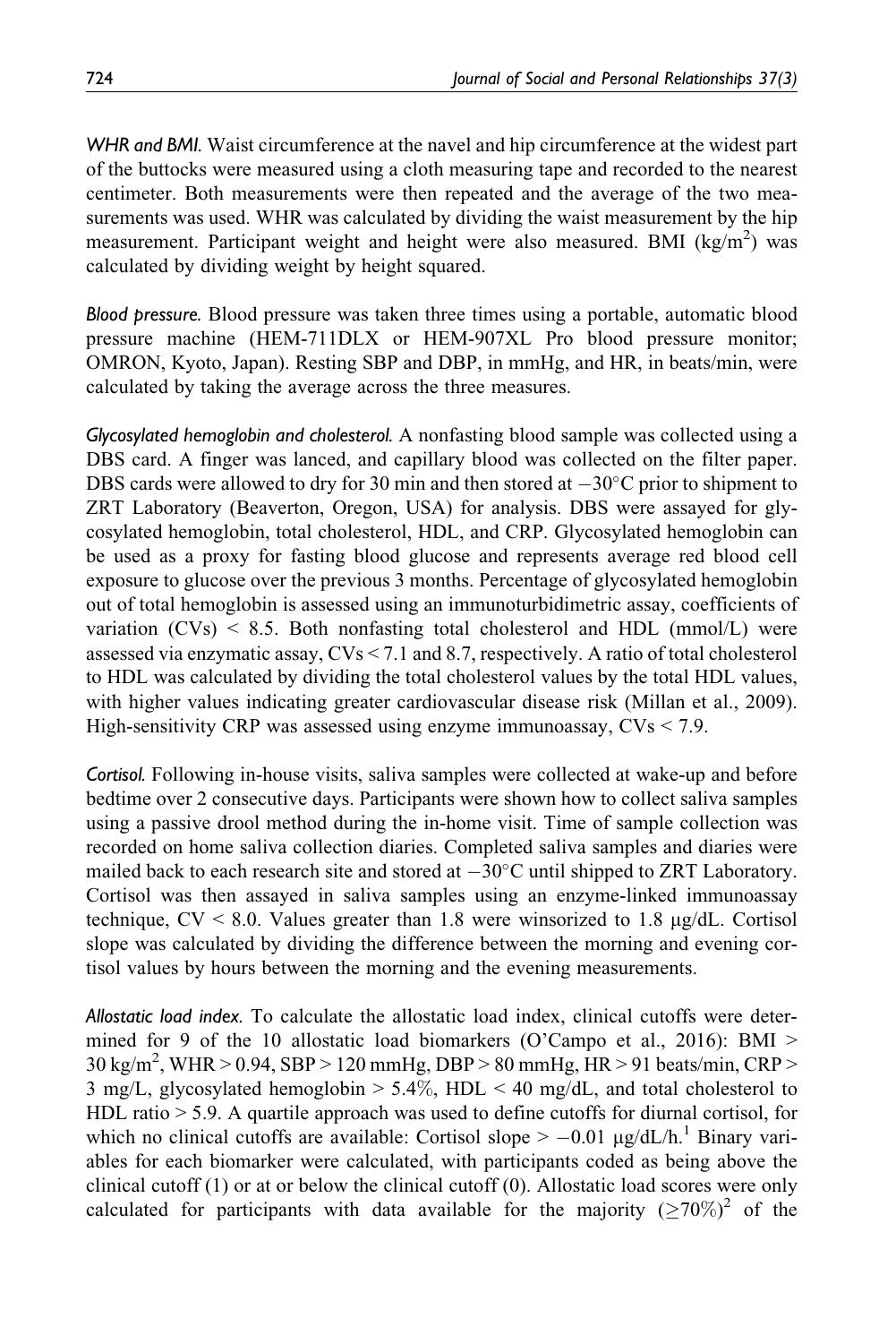biomarkers to avoid excessive imputation of missing data (Schafer & Graham, 2002). The procedure used in CCHN was to sum the number of thresholds met across the 10 biomarkers. To account for any missing data values, an algebraic correction was applied. Specifically, allostatic load scores were adjusted for missing data by multiplying by  $10/k$ , where k is the number of nonmissing biomarkers (Shalowitz et al., 2019). Allostatic load scores ranged from 0 to 10, with higher scores indicating greater allostatic load (O'Campo et al., 2016).

## Perceived partner responsiveness

Mothers' perceptions of perceived partner responsiveness were measured at 12 months postpartum using the Perceived Partner Responsiveness Scale (Reis, Crasta, Rogge, Maniaci, & Carmichael, 2018). This instrument consists of self-report items assessing the extent to which the partner understands, listens to, values, and knows the respondent. In the CCHN study, 9 items from the original 18-item scale were administered to reduce participant burden. These items were selected based on face validity. Response options were from "not at all true/never true"  $(1)$  to "very true/true all the time"  $(7)$ . The items showed good reliability ( $\alpha = .93$ ). Partner responsiveness scores for mothers were obtained by summing across items and range from 9 to 63, with higher scores indicating greater partner responsiveness. A square root transformation was used on the perceived partner responsiveness scores due to a negatively skewed distribution.

## **Covariates**

Covariates were maternal age, adjusted per capita household income, race/ethnicity, breastfeeding status, partner relationship status, and medication use. We also considered maternal employment status, parity, prepregnancy BMI, previous pregnancy complications, and oral contraceptive use as covariates but only included those that were significantly associated with either maternal allostatic load or the mediator, partner responsiveness.

Maternal age and race/ethnicity were obtained in interviews at study entry. Age was adjusted to be accurate for 1-year postpartum. Race/ethnicity was effect-coded into two variables with White as the reference group, Latina ethnicity: Latina (1), Black (0), and White  $(-1)$ , and *Black race*: Latina  $(0)$ , Black  $(1)$  and White  $(-1)$ . At 1-month postpartum, mothers were asked to report their pretax household income over the past year using prespecified categories (e.g. US\$10,000 to US\$20,000 per year) and number of people living in the household. Per capita household income was calculated by dividing total household income (midpoint of category) by household size. Per capita household income was then adjusted for cost of living at each site using cost of living indices available from the US Census Bureau. Relationship status with partners was assessed at 12 months postpartum as reported by mothers. Relationship status was effect-coded as cohabiting or married, that is, committed relationship or living together (1) or not married or cohabiting  $(-1)^3$ 

Women reported medication use at 6-month postpartum. If a participant reported taking medications that could affect any of the allostatic load indicators, for example,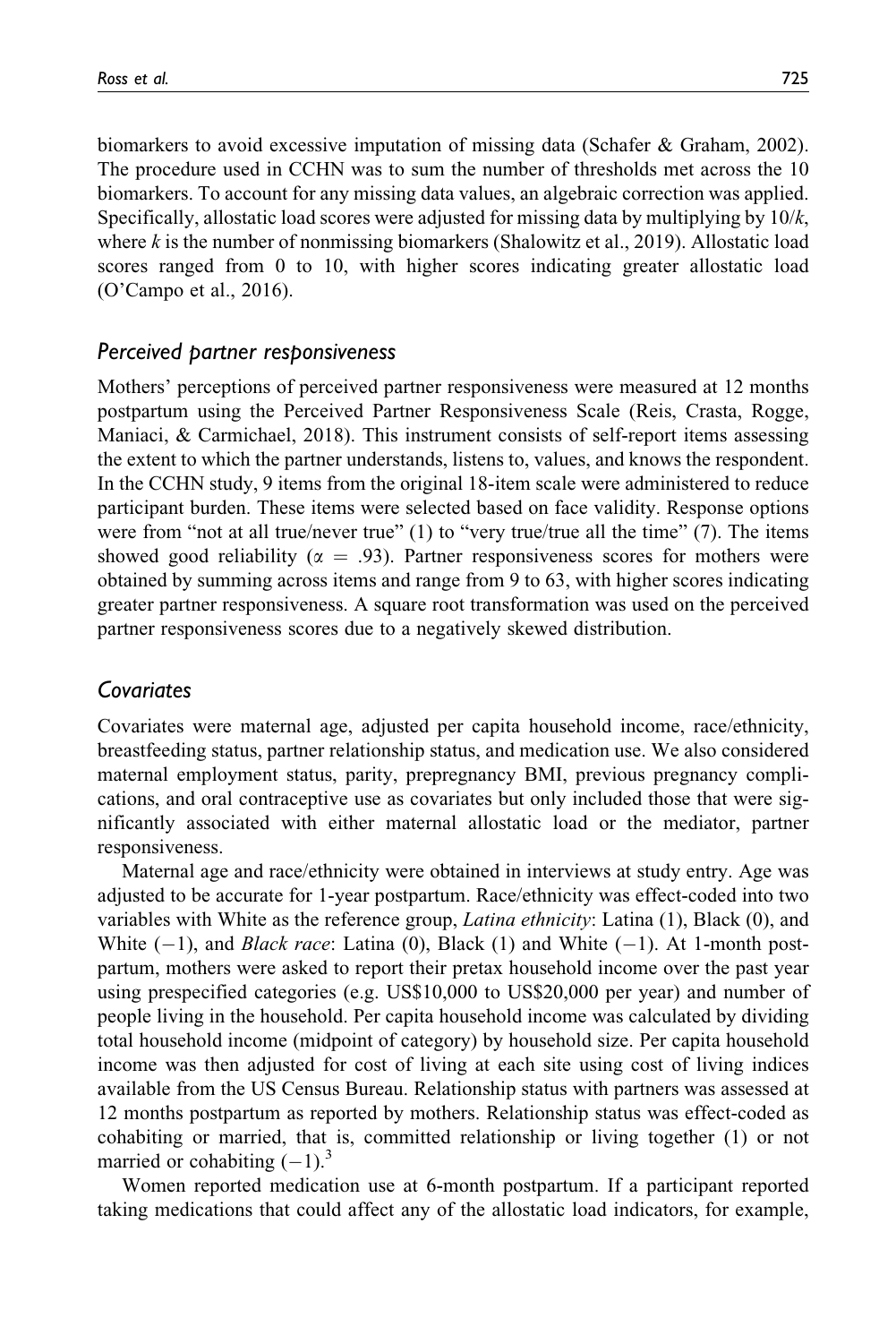

Figure 1. Conceptual model (based on a model produced by Pietromonaco et al., 2013).

steroids and non-steroidal anti-inflammatory drugs (NSAIDs), or that affect any diseases or conditions related to allostatic load indicators, for example, diabetes, blood pressure, chronic infections, asthma, allergies, or thyroid issues, they were coded as taking medications  $(1)$ . All other women were coded as not taking medications  $(-1)$ . Breastfeeding was assessed at 6 months postpartum, and women were coded as "stopped breastfeeding before 6 months postpartum"  $(-1)$  and "breastfed past 6 months postpartum"  $(1)$ .

#### Analytic strategy

Analyses were run using SPSS v.24 (IBM Corp, 2013) and R v.3.1.2 (R Core Team, 2014). Data were inspected for outliers and normality prior to analyses. Outliers were defined as values greater than  $+3$  SDs from the mean and were winsorized to  $+3$  SDs, which was necessary for  $1.1\%$  of adjusted household income values only.

Bivariate associations among all study variables were calculated. Hypotheses were tested using multiple linear regression and structural equation model (SEM) with the R package lavaan (Rosseel, 2012), using full information maximum likelihood (FIML). FIML accounts for missing data by using information available from other variables and iterative optimization algorithms to estimate model parameters that maximize the sample log-likelihood (Enders, 2010). First, direct, independent associations between mother and father attachment anxiety and maternal allostatic load were tested using multiple linear regression models, both adjusted and not adjusted for covariates (maternal age, adjusted per capita household income, race/ethnicity, relationship status, breastfeeding and medication use).

Next, path analysis was conducted using SEM to test associations between mother and father attachment anxiety and maternal allostatic load, and mediation by mother's perceptions of partner responsiveness (Figure 1). The conceptual model in Figure 1 was translated into a SEM as follows: Mother and father attachment anxiety were exogenous predictor variables, mother perceptions of partner responsiveness was a mediating variable, and maternal allostatic load was the final outcome variable. To account for interdependence in couples, mother and father attachment anxiety were allowed to covary. Models were tested with and without covariates, and the same pattern of results emerged. As such, only covariate-adjusted models are presented. In covariate-adjusted models with 66 parameters and 698 mother–father dyads, we had a participants-toparameters ratio of 10.6:1, which is adequate for reliably estimating parameters and test statistics (Kline, 2005).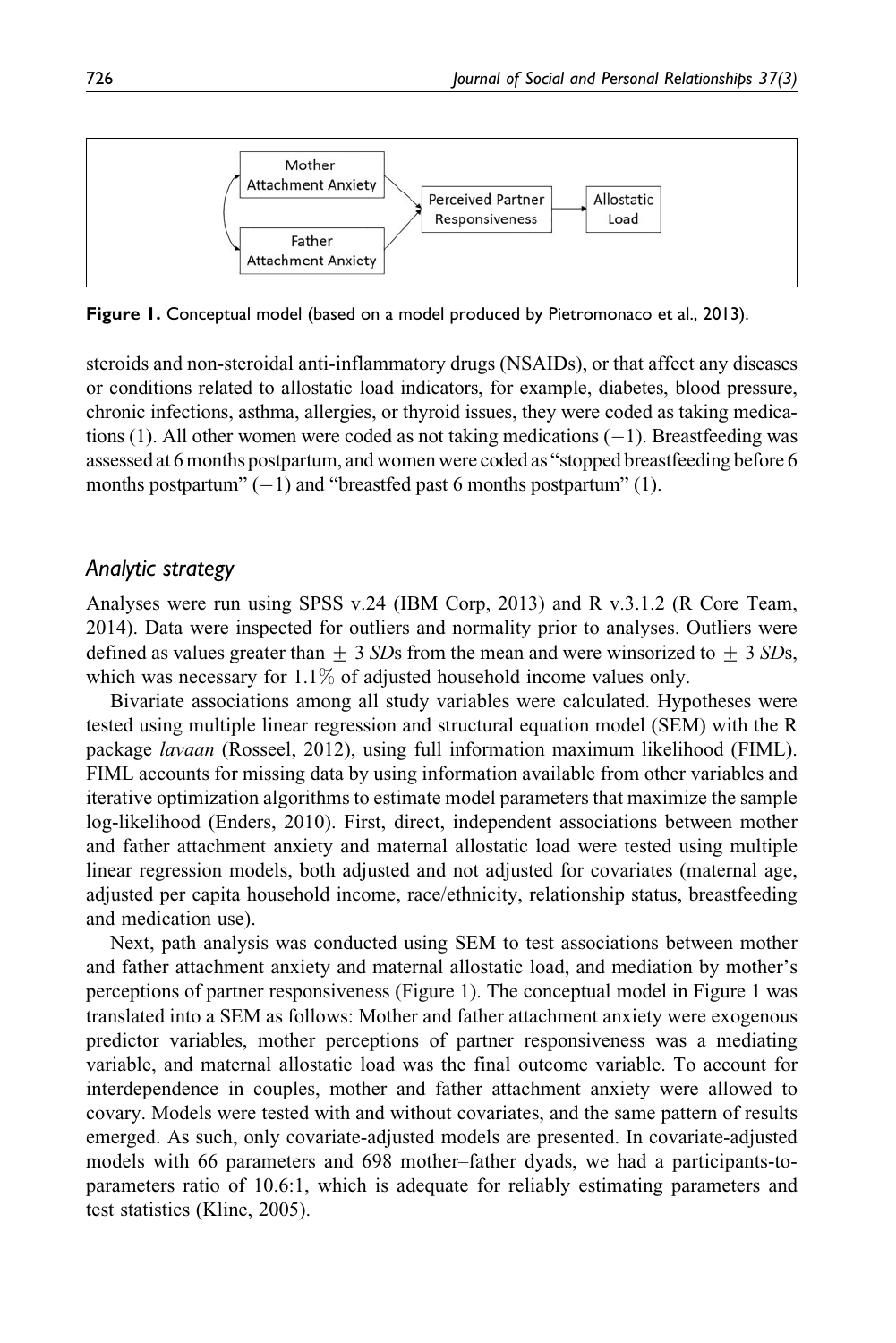| b       | SE   | β       | Þ      | 95% CI             |
|---------|------|---------|--------|--------------------|
| .028    | .014 | .087    | .044   | [0.001, 0.056]     |
| $-.004$ | .003 | $-.046$ | .245   | $[-0.011, 0.003]$  |
| .298    | .098 | 144.    | .002   | [0.107, 0.490]     |
| .410    | .095 | .207    | 5.001  | [0.223, 0.597]     |
| $-.180$ | .098 | $-.072$ | .066   | $[-0.372, 0.012]$  |
| $-.352$ | .084 | $-.173$ | 5.001  | $[-.0518, -0.187]$ |
| .278    | .108 | .104    | .010   | [0.066, 0.490]     |
| .501    | .359 | .055    | .163   | $[-0.203, 1.21]$   |
| .549    | .364 | .059    | . 13 1 | [-0.164, 1.26]     |
|         |      |         |        |                    |

Table 2. Summary of linear regression models predicting maternal allostatic load at 12 months postpartum from mother and father attachment anxiety, also assessed at 12 months postpartum, adjusted for covariates.

Note.  $N = 698$ . SE = standard error; CI = confidence interval.

<sup>a</sup> Effects coded with White as the reference group.

Model fit was assessed through joint consideration of the  $\chi^2$  statistic, the standardized root mean residual (SRMR), the comparative fit index (CFI), and the root mean square error of approximation (RMSEA). Model fit is considered acceptable when the  $\chi^2$  statistic is nonsignificant, SRMR is .05 or less, CFI .95 or greater, and/or the RMSEA is between .05 and .08 (Kline, 2005).

# Results

## Attachment anxiety and allostatic load

We first computed bivariate correlations between key variables (Online Supplemental Table 1). Multiple linear regression models tested direct, independent associations between mother attachment anxiety, father attachment anxiety, and maternal allostatic load, with and without covariates. First, in models without covariates, higher mother attachment anxiety was significantly associated with higher maternal allostatic load,  $b = .805$ ,  $SE = .367$ ,  $\beta =$ .088,  $p = .028$ , and higher father attachment anxiety was marginally associated with maternal allostatic load,  $b = .713$ ,  $SE = .371$ ,  $\beta = .076$ ,  $p = .055$ . However, associations between mother and father attachment anxiety and maternal allostatic load became nonsignificant after adjusting for maternal age, adjusted per capita household income, race/ ethnicity, relationship status, breastfeeding and medication use,  $ps > 0.131$  (Table 2).

## Attachment anxiety, partner responsiveness, and allostatic load

Next, SEM path models were used to examine indirect associations between mother and father attachment anxiety and maternal allostatic load, via responsiveness, adjusting for covariates (i.e., maternal age, adjusted per capita household income, race/ethnicity, relationship status, breastfeeding and medication use) with respect to both the mediator (responsiveness) and the outcome (maternal allostatic load). Goodness-of-fit indices suggested adequate model fit,  $\chi^2(16, N = 698) = 87, p < .001$ , SRMR = .06,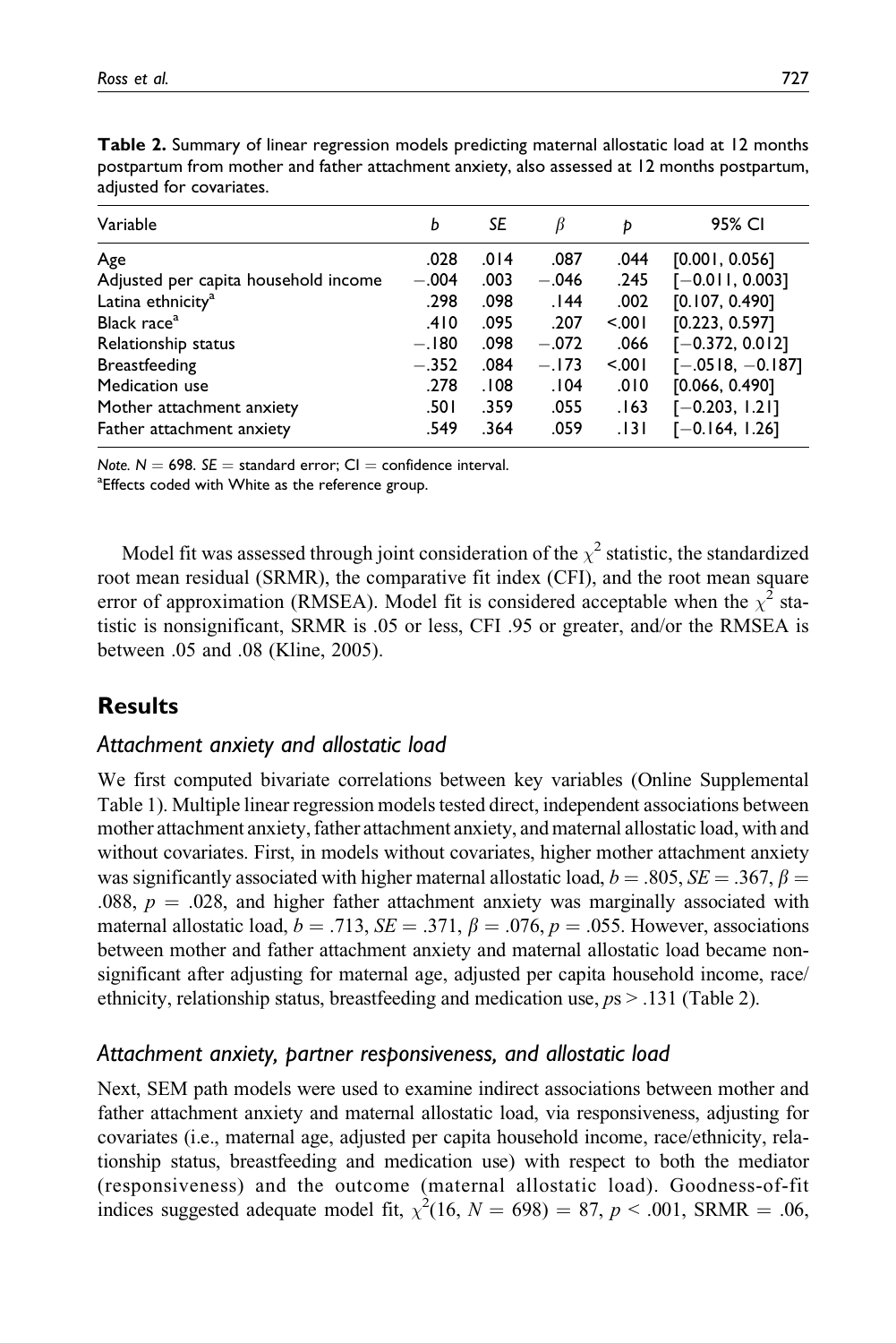

**Figure 2.** Standardized parameter estimate for the final model. Fit statistics for the model:  $\chi^2$ (20,  $N = 698$ )  $= 92$ ,  $p < .001$ , SRMR  $= .05$ , CFI  $= .84$ , RMSEA  $= .07$ ,  $p = .007$ . All predictor variables (including covariates) were allowed to covary, but for the sake of simplicity, only correlations between mother and father attachment anxiety are shown. Coefficients marked with a "\*" are significant at  $p < .05$ . SRMR = standardized root mean residual; CFI = comparative fit index;  $RMSEA = root$  mean square error of approximation.

RMSEA = .08,  $p = .002$ .<sup>4</sup> Because the RMSEA for the null model was 0.147 (<0.158), the CFI is not reported (Kenny, 2015). To improve model fit, covariates with nonsignificant paths (i.e., maternal age, adjusted per capita household income, race/ethnicity, relationship status, breastfeeding and medication use) were removed from the model. After these nonsignificant paths were removed, goodness-of-fit indices improved,  $\chi^2(20, N = 698) = 92$ ,  $p < .001$ , SRMR =  $.05$ , RMSEA =  $.07$ ,  $p = .007$ . The final model is shown in Figure 2.

There was evidence of a significant indirect effect of perceived partner responsiveness linking mother attachment anxiety and maternal allostatic load at 12 months after the birth of a child (Table 3). Independent of father attachment anxiety, mothers with higher attachment anxiety tended to perceive their partners as less responsive, and perceptions of lower partner responsiveness were in turn associated with higher maternal allostatic load,  $b = .448$ ,  $SE = .160$ ,  $\beta = .049$ ,  $p = .005$ . Additionally, there was evidence of a significant indirect effect of maternal perceptions of responsiveness linking father attachment anxiety and maternal allostatic load at 12 months after the birth of a child. Independent of their own attachment anxiety, mothers with partners (i.e. baby's father) higher in attachment anxiety tended to perceive their partners as less responsive, and perceptions of lower partner responsiveness were associated with higher maternal allostatic load,  $b = .160$ ,  $SE = .066$ ,  $\beta = .017$ ,  $p = .015$ . These indirect paths remained significant when covariates were included in the model (see Figure 2).

In sum, at 12 months after the birth of a child, both mother and father attachment anxiety were independently and indirectly associated with maternal allostatic load via mother perceptions of partner responsiveness. Women who were high in attachment anxiety and/or who had partners high in attachment anxiety perceived their partners as less responsive, which in turn was associated with higher maternal allostatic load.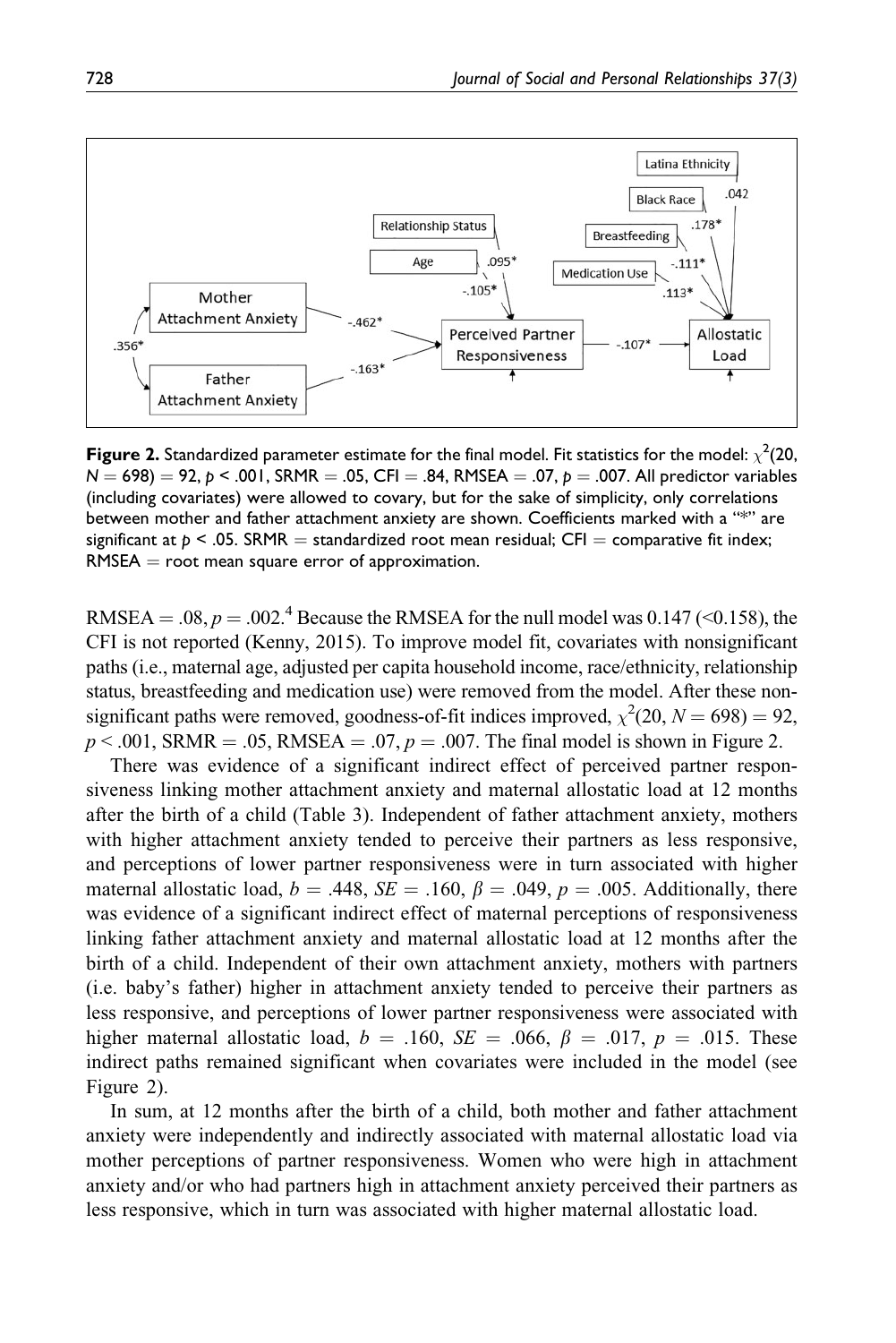| Outcome            | Predictor                                      | b                    | SE   | β    | Þ | 95% CI                                       |
|--------------------|------------------------------------------------|----------------------|------|------|---|----------------------------------------------|
| Responsiveness Age |                                                | $-0.014$ .005 $-105$ |      |      |   | $.002$ [ $-0.024, -0.005$ ]                  |
|                    | Relationship status                            | $0.100$ .036         |      | .095 |   | .006 [0.029, 0.170]                          |
|                    | Mother attachment anxiety                      |                      |      |      |   | $-1.78$ .134 $-.462$ < .001 [-2.04, -1.52]   |
|                    | Father attachment anxiety                      |                      |      |      |   | $-0.638$ .136 $-.163$ < 001 [-0.904, -0.371] |
| Allostatic load    | Latina ethnicity <sup>a</sup>                  | $0.100$ .102         |      | .042 |   | $.331$ [-0.101, 0.300]                       |
|                    | Black race <sup>a</sup>                        | 0.404 .099           |      |      |   | $.178 \le .001$ [0.210, 0.597]               |
|                    | Breastfeeding                                  | $-0.239$ .088 $-111$ |      |      |   | $.007$ [-0.411, -0.067]                      |
|                    | Medication use                                 | 0.301                | .110 | .113 |   | $.006$ [0.086, 0.516]                        |
|                    | Responsiveness                                 | $-0.251$ .088 $-107$ |      |      |   | .004 $[-0.424, -0.079]$                      |
| Indirect effects   | Mother attachment anxiety<br>by responsiveness | $0.448$ . 160        |      | .049 |   | .005 [0.133, 0.762]                          |
|                    | Father attachment anxiety<br>by responsiveness | $0.160$ .066         |      | .017 |   | $.015$ [0.032, 0.289]                        |

Table 3. Parameters from final, covariate adjusted models.

Note.  $\chi^2($ 16, N  $=$  698)  $=$  86.5,  $p$  < .001, SRMR  $=$  .056, CFI  $=$  .850, RMSEA  $=$  .079,  $p=$  .002. SE  $=$  standard error;  $CI =$  confidence interval; SRMR = standardized root mean residual; CFI = comparative fit index;  $RMSEA = root$  mean square error of approximation.

<sup>a</sup> Effects coded with White as the reference group.

## **Discussion**

The attachment system plays a large role in the functioning of intimate partner relationships especially in the context of stress. During the year after the birth of child, when mothers navigate many physiological, psychological, and social changes, individual differences in a mother's attachment anxiety have implications for her mental and physical health. The purpose of this study was twofold. First, we tested whether attachment anxiety in parents was associated with an indicator of multisystem health allostatic load—in mothers 12 months after the birth of a child. Second, we tested whether maternal perceptions of partner responsiveness mediated these associations. We hypothesized that higher mother and father attachment anxiety would be independently and directly associated with higher maternal allostatic load. Although attachment anxiety was not directly associated with maternal allostatic load after covariate adjustment, we found that mother and father attachment anxiety were indirectly associated via mothers' perceptions of partner responsiveness (although a relatively small effect size was detected). Perceptions of partner responsiveness is emerging as a powerful and consistent predictor of health (e.g., Stanton et al., 2019), and attachment anxiety plays a critical role in shaping these perceptions. These findings empirically demonstrate that attachment anxiety is related to health through perceptions of partner responsiveness contributing to our understanding of how relationship factors are related to health and well-being.

Furthermore, these findings highlight the need to consider both partners' attachment anxiety in relation to maternal health. Not only are mothers high in attachment anxiety at risk for poor health but also mothers whose partners (i.e., baby's fathers) are high in attachment anxiety. Prior studies have reported associations between higher partner attachment anxiety and less effective support provision (Collins & Feeney, 2000;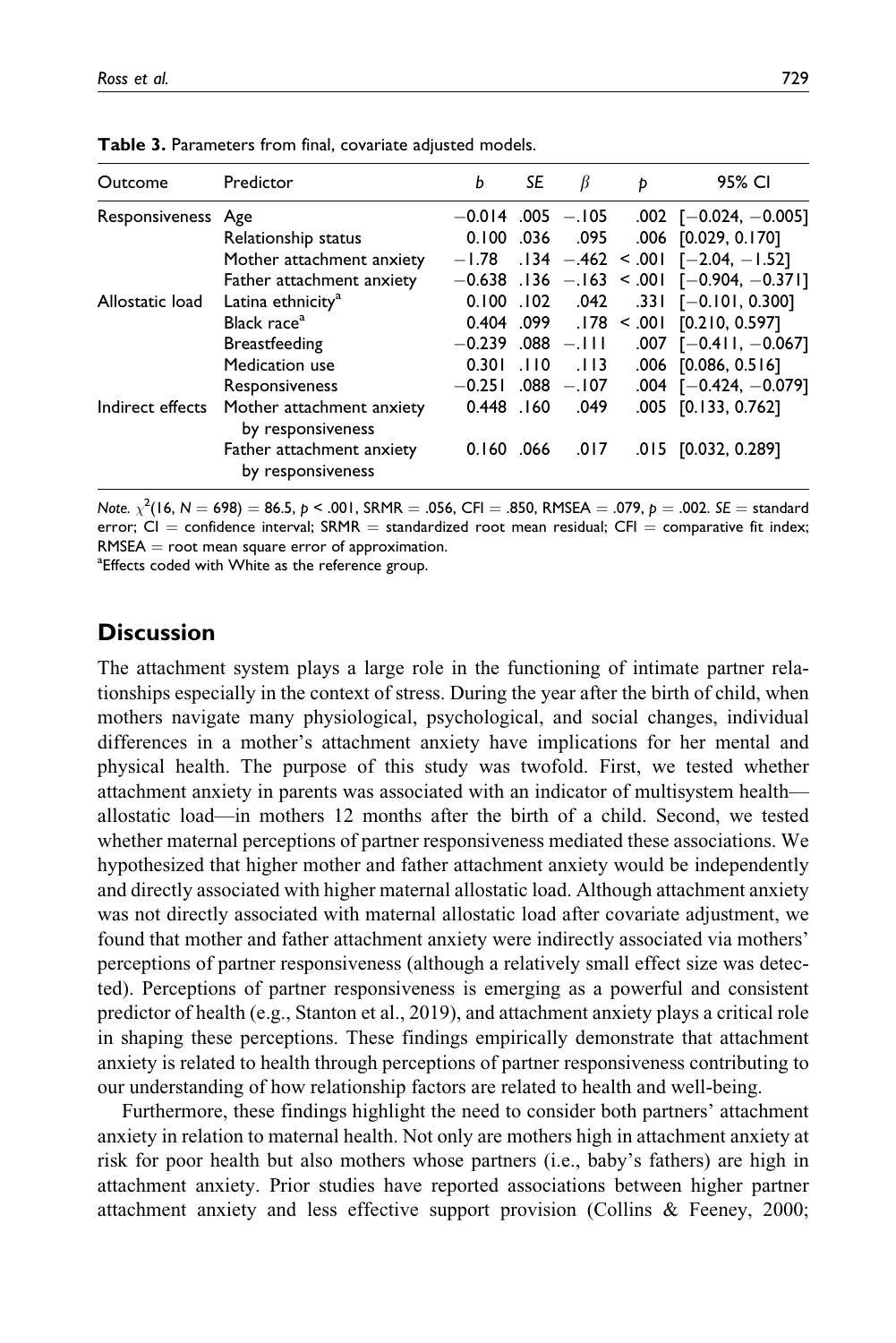Collins, Ford, Guichard, & Allard, 2006), which suggest that fathers higher in attachment anxiety here may also be less effective support providers and caregivers, with the consequence that mothers perceive lower partner responsiveness. Additional research is needed to evaluate these hypotheses. Regardless, although attention has largely focused on characteristics of mothers in prediction of birth, infant, and maternal outcomes in the past, these findings support an increasing focus on fathers (e.g., Lu et al., 2010; Saxbe, 2017). Furthermore, these findings contribute to the small but growing literature demonstrating partner effects of attachment anxiety on health and begin to answer the call for more systematic investigations of dyadic contributors to health in couples (e.g., Stanton & Campbell, 2014; Pietromonaco, DeBuse, & Powers, 2013).

A novel feature of the study is the measurement of allostatic load in mothers as an index of maternal health. Although it has sometimes been considered a crude indicator of disease risk (see, e.g., Gallo, Fortmann, & Mattei, 2014), allostatic load indices have the advantage of being multisystem risk indicators that capture cardiovascular, metabolic, endocrine, and inflammatory risks. Moreover, allostatic load has predicted many health outcomes, chiefly morbidity and mortality in older populations (Seeman, McEwen, Rowe, & Singer, 2001; Zalli et al., 2014). We note that the effect sizes for indirect effects of mother and father attachment anxiety on maternal allostatic load were relatively small. However, these effects remained after adjusting for covariates. Also, these findings are likely clinically relevant because the maternal allostatic load index was created using predominately clinical cutoffs, rather than statistical criteria. Taken together, the present results suggest that both partners' attachment anxiety may have subtle effects on a clinically relevant index of maternal health through perceptions of maternal perceptions of partner responsiveness.

Another significant strength of the study is the ethnically/racially diverse and predominately low-income sample. The challenges during the year following birth are likely to be exacerbated for low income and/or Black or Latina parents due to the increased likelihood of experiencing more external stressors (e.g., fewer financial resources), more social disadvantages (e.g., fewer positive family relationships and fewer sources of social support), and lower romantic relationship quality compared to more affluent, White couples (Jackson et al., 2014, 2016). As such, perceptions of partner responsiveness in this sample may be particularly important for health. As noted above, the women included in these analyses were older, had higher household income, and were less likely to be Black or married/cohabiting. Although we speculate that these processes would be similarly, if not more, impactful for women not included in analyses, it is possible that this pattern of results does not generalize to all mothers in the CCHN study or all women. These findings need to be replicated in other samples.

The CCHN cohort is the product of a multisite, longitudinal, community-based, participatory research collaboration that involved multiple central research questions and a design involving visits to the homes of low-income, ethnically/racially diverse individuals to do interviews and collect biomarkers. Accordingly, measures were designed through community partnership to reduce participant burden, increase retention, and be culturally sensitive to residents of the participating communities. Individual differences in attachment were not part of the primary research questions of the study. Thus, it was not possible to use the full measures of attachment anxiety or perceived partner responsiveness, nor was it possible to examine attachment avoidance despite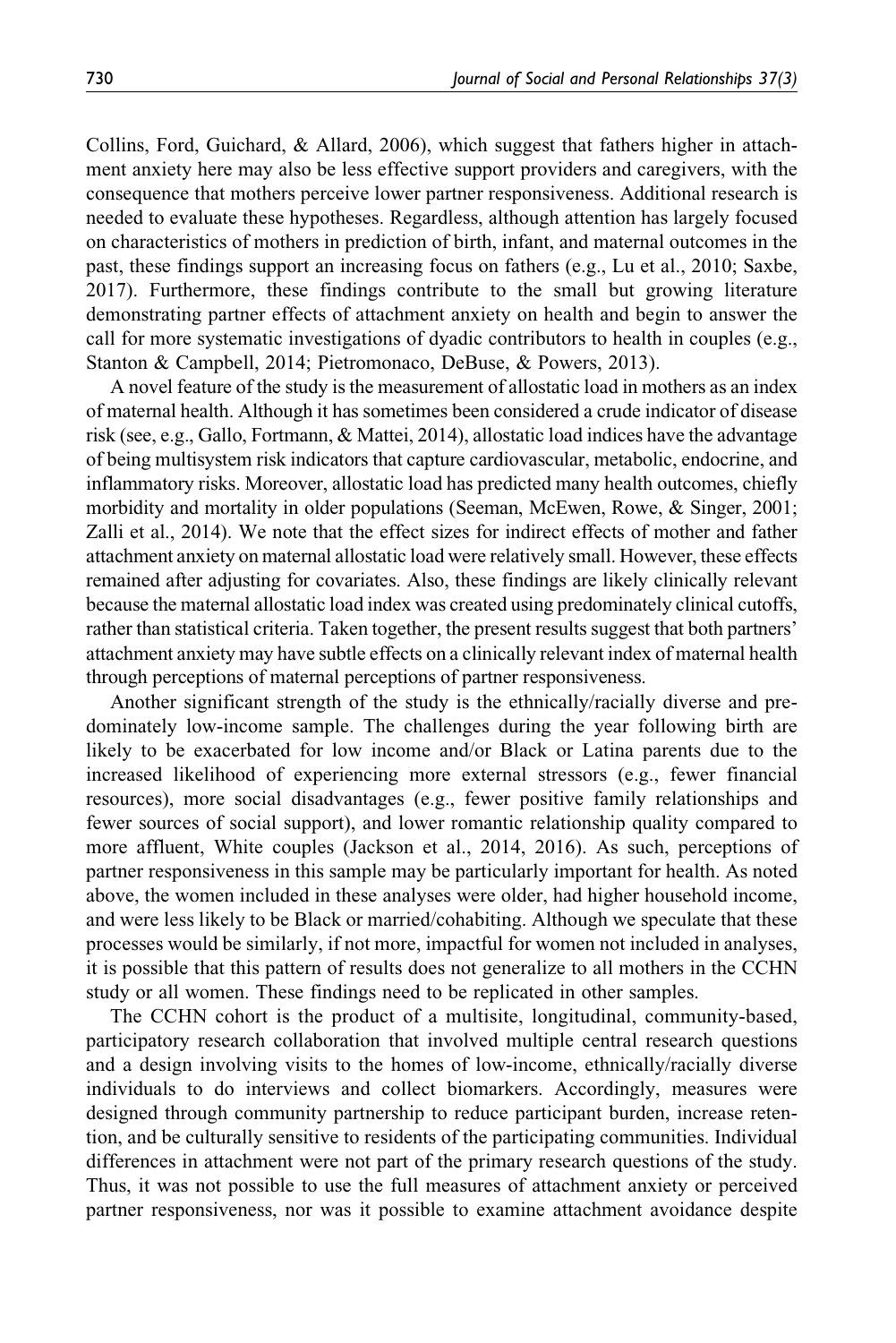known links to biological indicators of health (e.g., Gouin et al., 2009; Maunder, Lancee, Nolan, Hunter, & Tannenbaum, 2006). Similarly, it would have been ideal to assess fathers' perceptions of responsiveness and allostatic load. Because paternal allostatic load was not measured, it is not possible to determine whether these associations were specific to women, or to adjust for the potential covariance between mothers' and fathers' allostatic load. Nonetheless, this is one of the few studies of allostatic load in young adults or mothers. Finally, another limitation resulting from minimizing participant burden was that cortisol slope is based on two saliva samples (wake and bedtime) collected on 1 day, rather than the recommended three to six samples per day for a minimum of 2 days. However, this protocol has been used in other published studies (Adam & Kumari, 2009) and is moderately associated with values obtained from more intensive protocols (Hoyt, Ehrlich, Cham, & Adam, 2016). Thus, these results call for additional research with couples designed for the primary purpose of investigating attachment anxiety and avoidance, perceived partner responsiveness, and health in detail in both mothers and fathers using more complete measures.

We note that in this study, attachment anxiety, maternal perceptions of partner responsiveness, and maternal allostatic load were all measured on one occasion, at 1 year following the birth of a child, which limits the ability to draw causal inferences. It is also possible that additional personality or relationship variables explain these associations. However, attachment anxiety has been linked to relationship outcomes, such as perceptions of support, even after adjusting for other personality constructs (e.g., Collins et al., 2006), and the indirect effects remained significant after adjusting for a number of important covariates. Future research should explore the present associations longitudinally over time to provide stronger causal evidence for the proposed mediational model.

In conclusion, this study examined associations between mothers' and fathers' attachment anxiety and maternal allostatic load as mediated by maternal perceived partner responsiveness in a national sample of low-income and ethnically/racially diverse parents. We found that both mother and father attachment anxiety each indirectly affected maternal allostatic load, such that women who were either higher in attachment anxiety or had partners (i.e., baby's father) higher in attachment anxiety viewed their partners as less responsive, and this in turn was associated with higher maternal allostatic load. These findings have implications for relationship processes, especially in understanding the links between mother–father attachment anxiety and maternal health and extend past work to underrepresented couples.

#### Authors' note

This study was conducted by Community Child Health Network through cooperative agreements with the Eunice Kennedy Shriver National Institute of Child Health and Human Development and the National Institute for Nursing Research. Analyses were presented as an abstract at the 2018 American Psychosomatic Society Meeting, Louisville, KY, USA.

#### Funding

The author(s) disclosed receipt of the following financial support for the research, authorship, and/ or publication of this article: Kharah M. Ross was supported through the National Institute for Health (UNR008929 and R01 HD073491) and Eunice Kennedy Shriver National Institute of Child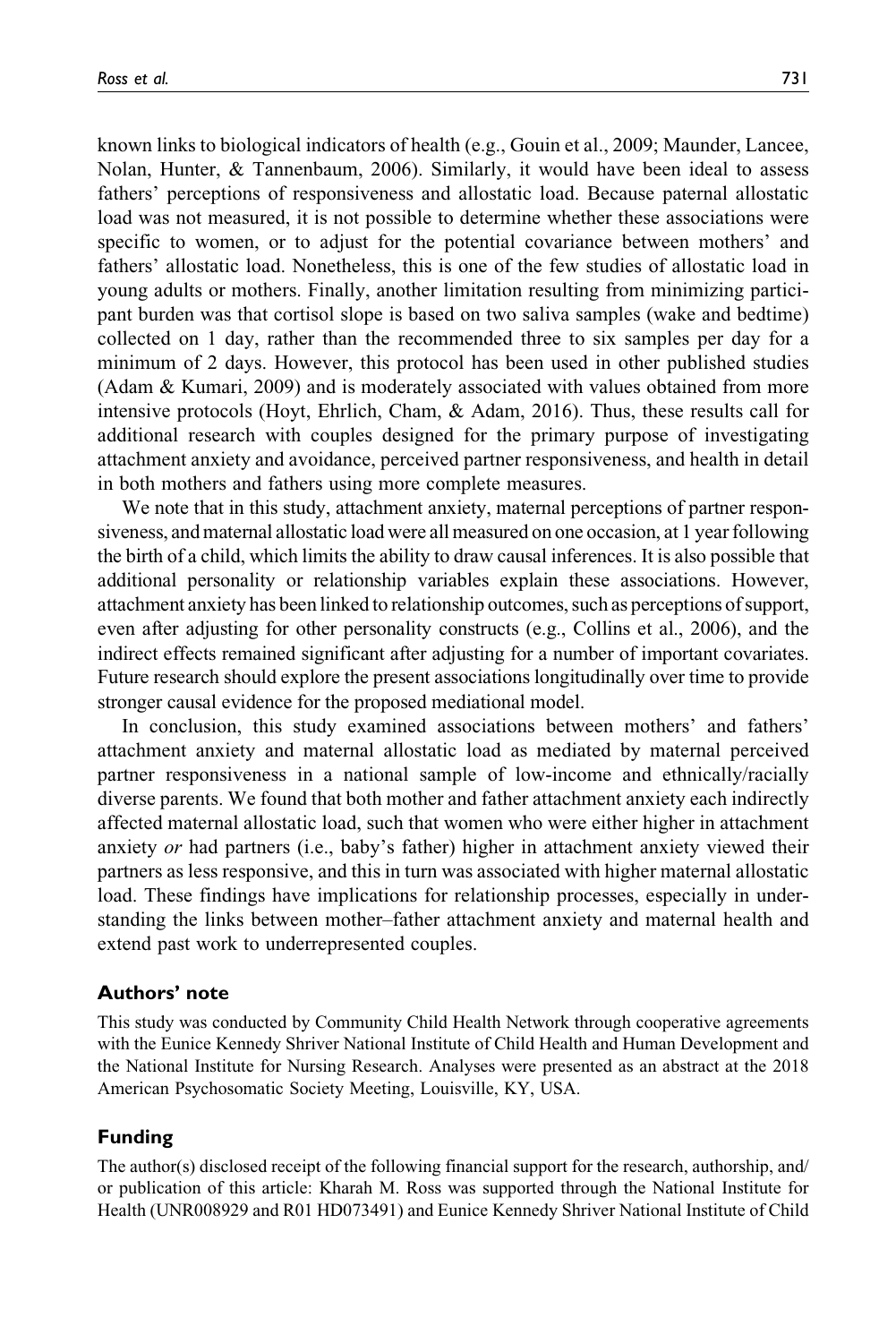Health and Human Development [UHD44207, U HD44219, UHD44226, UHD44245, UHD44253, UHD54791, UHD54019, UHD44226-05S1, UHD44245-06S1, R03 HD59584, and R01 HD072021-01A1].

## ORCID iD

Kharah M. Ross  $\blacksquare$  <https://orcid.org/0000-0002-1472-5630>

#### Open research statement

As part of IARR's encouragement of open research practices, the authors have provided the following information: This research was not pre-registered. The data and material used in the research are available on request by emailing kharah.ross@ucalgary.ca.

## Supplemental material

Supplemental material for this article is available online.

#### **Notes**

- 1. Results hold even when cortisol is excluded from the allostatic load index.
- 2. Most (96%) of participants had nine or more biomarkers available (57% with all 10, 39% with only 9), and only 1% had only 7 biomarkers.
- 3. The same pattern of results comes through when only cohabiting or married women were included in models.
- 4. Models were tested with and without direct paths from mother and father attachment anxiety to maternal allostatic load. The two models were not significantly different with respect to model fit,  $\Delta \chi^2(2) = 1.70$ ,  $p = .427$ . Thus consistent with Pietromonaco et al. (2013), the more parsimonious model, excluding direct paths between mother and father attachment anxiety and allostatic load, is presented.

## **References**

- Adam, E. K., & Kumari, M. (2009). Assessing salivary cortisol in large-scale, epidemiological research. Psychoneuroendocrinology, 34, 1423–1436. doi:10.1016/j.psyneuen.2009.06.011
- American Psychological Association Working Group on Stress and Health Disparities. (2017). Stress and health disparities: Contexts, mechanisms, and interventions among racial/ethnic minority and low socioeconomic status populations. Retrieved September 13, 2019 from [http://](http://www.apa.org/pi/health-disparities/resources/stress-report.aspx) [www.apa.org/pi/health-disparities/resources/stress-report.aspx](http://www.apa.org/pi/health-disparities/resources/stress-report.aspx)
- Belsky, J., & Pensky, E. (1988). Marital change across the transition to parenthood. Marriage  $\&$ Family Review, 12, 133–156. doi:10.1300/J002v12n03\_08
- BeLue, R., Schafer, P., Chung, B., Vance, M., Lanzi, R. G., O'Campo, P., & CCHN. (2014). Evaluation of the Community Child Health Research Network (CCHN) community-academic partnership. Journal of Health Disparities Research and Practice, 7, 51–66.
- Berant, E., Mikulincer, M., & Florian, V. (2001). Attachment style and mental health: A 1-year follow-up study of mothers of infants with congenital heart disease. Personality and Social Psychology Bulletin, 27, 956–968.
- Brennan, K. A., Clark, C. L., & Shaver, P. R. (1998). Self-report measurement of adult attachment: An integrative overview. In J. A. Simpson & W. S. Rholes (Eds.), *Attachment theory and close* relationships (pp. 46–76). New York, NY: The Guilford Press.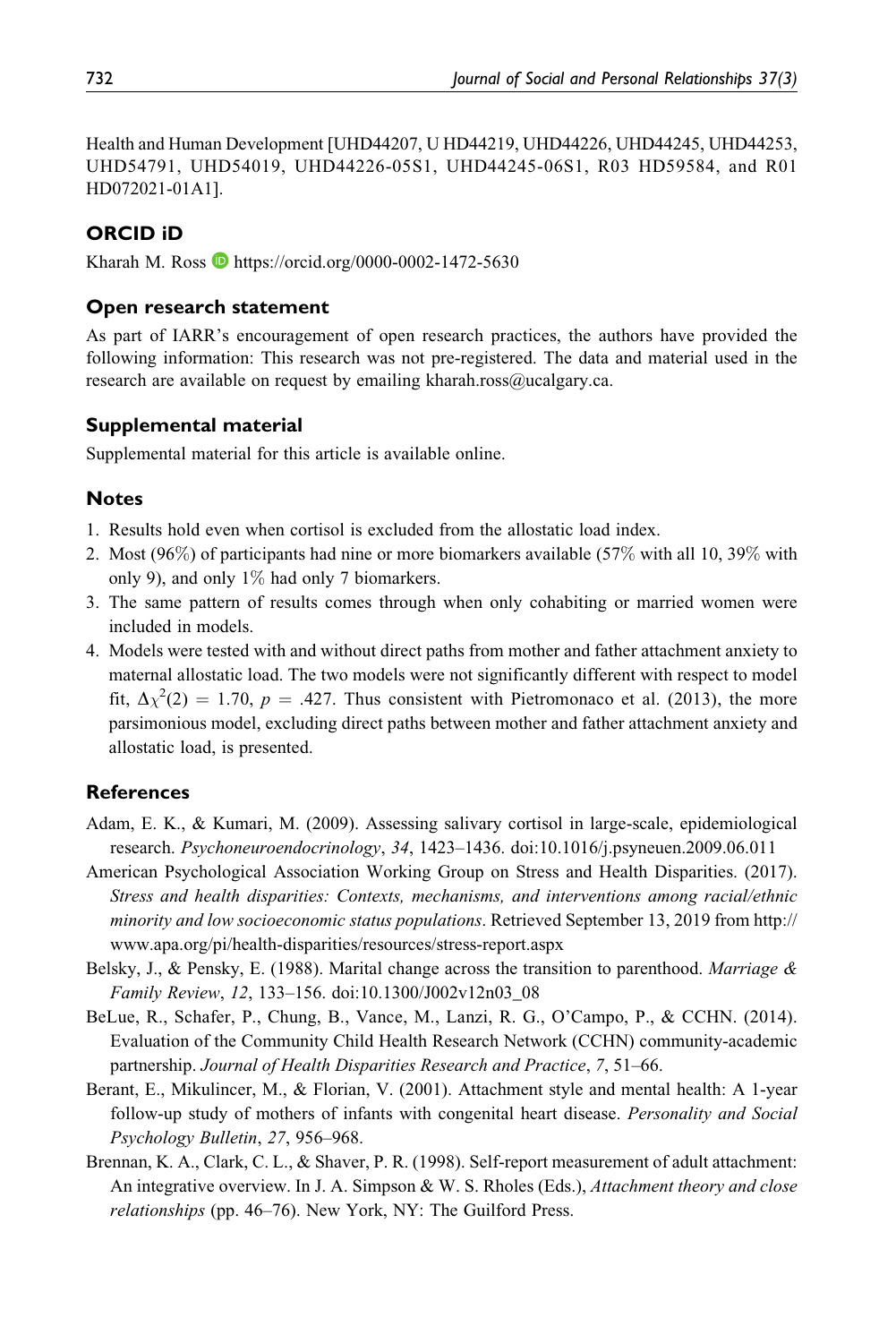- Brooks, K. P., Gruenewald, T., Karlamangla, A., Hu, P., Koretz, B., & Seeman, T. E. (2014). Social relationships and allostatic load in the MIDUS study. *Health Psychology*, 33, 1373–1381. doi:10.1037/a0034528
- Brooks, K. P., Robles, T. F., & Dunkel Schetter, C. (2011). Adult attachment and cortisol responses to discussions with a romantic partner. Personal Relationships, 18, 302–320. doi: 10.1111/j.1475-6811.2011.01357.x
- Carmichael, C. L., & Reis, H. T. (2005). Attachment, sleep quality, and depressed affect. Health Psychology, 24, 526–531. doi:10.1037/0278-6133.24.5.526
- Collins, N. L., & Feeney, B. C. (2000). A safe haven: An attachment theory perspective on support seeking and caregiving in intimate relationships. Journal of Personality and Social Psychology, 78, 1053–1073. doi:10.1037/0022-3514.78.6.1053
- Collins, N. L., & Feeney, B. C. (2004). Working models of attachment shape perceptions of social support: Evidence from experimental and observational studies. Journal of Personality and Social Psychology, 87, 363–383. doi:10.1037/0022-3514.87.3.363
- Collins, N. L., Ford, M. B., Guichard, A. C., & Allard, L. M. (2006). Working models of attachment and attribution processes in intimate relationships. Personality and Social Psychology Bulletin, 32, 201–219. doi:10.1177/0146167205280907
- Collins, N. L., & Read, S. J. (1990). Adult attachment, working models, and relationship quality in dating couples. Journal of Personality and Social Psychology, 58, 644–663.
- Cowan, C. P., & Cowan, P. A. (2000). When partners become parents: The big life change for couples. Mahway, NJ: Lawrence Erlbaum Associates.
- Cundiff, J. M., Birmingham, W. C., Uchino, B. N., & Smith, T. W. (2016). Marital quality buffers the association between socioeconomic status and ambulatory blood pressure. Annals of Behavioral Medicine, 50, 330–335. doi:10.1007/s12160-015-9742-z
- Cundiff, J. M., & Smith, T. W. (2017). Social status, everyday interpersonal processes, and coronary heart disease: A social psychophysiological view. Social and Personality Psychology Compass, 11, e12310. doi:10.1111/spc3.12310
- Cundiff, J. M., Smith, T. W., Baron, C. E., & Uchino, B. N. (2016). Hierarchy and health: Physiological effects of interpersonal experiences associated with socioeconomic position. Health Psychology, 35, 356–365. doi:10.1037/hea0000227
- Davila, J., & Kashy, D. A. (2009). Secure base processes in couples: Daily associations between support experiences and attachment security. Journal of Family Psychology, 23, 76–88. doi:10. 1037/a0014353
- Dewitte, M., De Houwer, J., Goubert, L., & Buysse, A. (2010). A multi-modal approach to the study of attachment-related distress. Biological Psychology, 85, 149–162. doi:10.1016/j.biopsycho.2010.06.006
- Diamond, L. M., Hicks, A. M., & Otter-Henderson, K. D. (2008). Every time you go away: Changes in affect, behavior, and physiology associated with travel-related separations from romantic partners. Journal of Personality and Social Psychology, 95, 385–403. doi:10.1037/ 0022-3514.95.2.385
- Ditzen, B., Schmidt, S., Strauss, B., Nater, U. M., Ehlert, U., & Heinrichs, M. (2008). Adult attachment and social support interact to reduce psychological but not cortisol responses to stress. Journal of Psychosomatic Research, 64, 479-486. doi:10.1016/j.jpsychores.2007. 11.011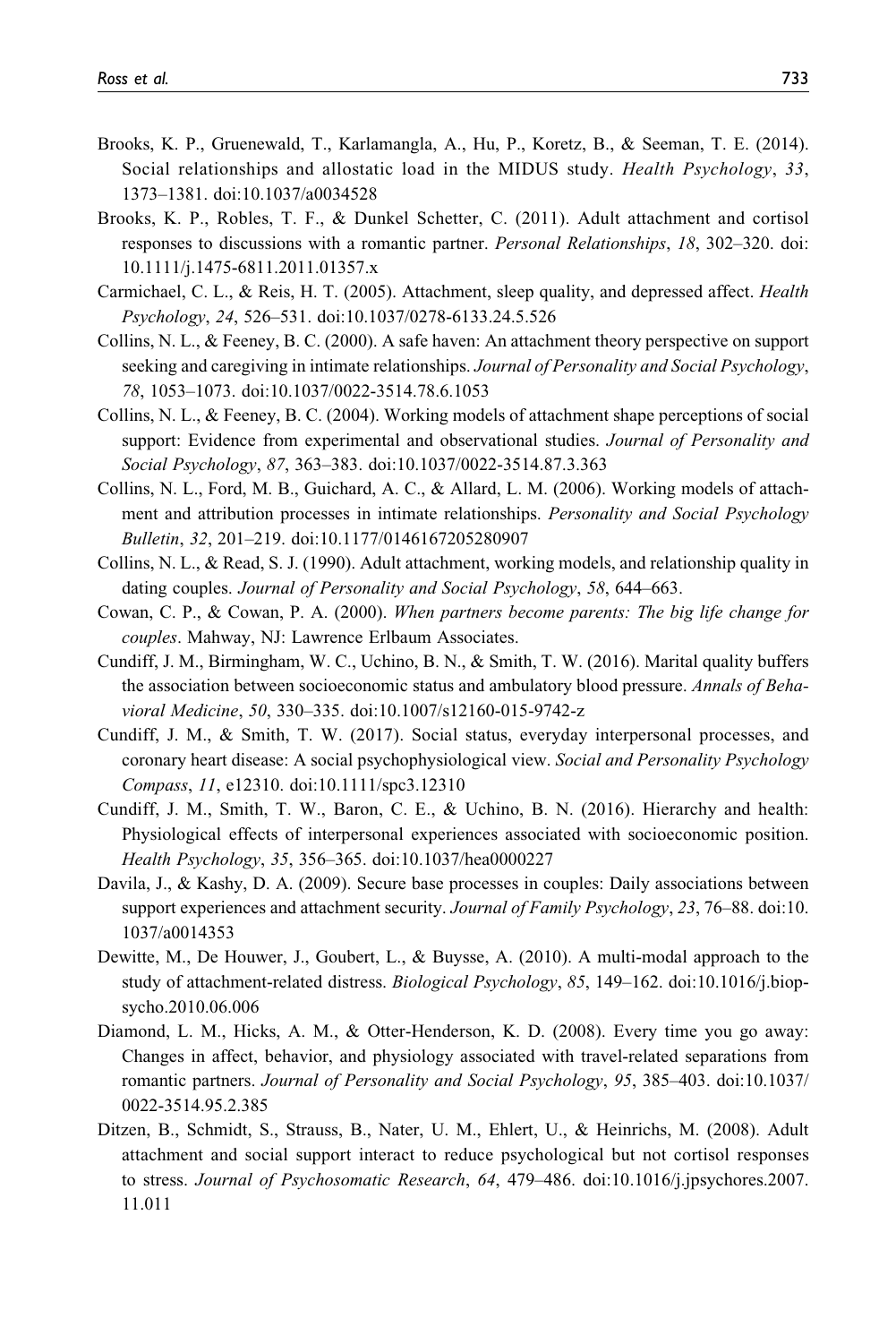- Donnellan, M. B., Burt, S. A., Levendosky, A. A., & Klump, K. L. (2008). Genes, personality, and attachment in adults: A multivariate behavioral genetic analysis. Personality and Social Psychology Bulletin, 34, 3–16. doi:10.1177/0146167207309199
- Enders, C. K. (2010). Applied missing data analysis. New York, NY: Guilford Press.
- Fagundes, C. P., Jaremka, L. M., Glaser, R., Alfano, C. M., Povoski, S. P., Lipari, A. M., ... Kiecolt-Glaser, J. K. (2014). Attachment anxiety is related to Epstein-Barr virus latency. Brain, Behavior, and Immunity, 41, 232–238. doi:10.1016/j.bbi.2014.04.002
- Feeney, B. C., & Collins, N. L. (2001). Predictors of caregiving in adult intimate relationships: An attachment theoretical perspective. Journal of Personality and Social Psychology, 80, 972–994. doi:10.1037/0022-3514.80.6.972
- Feeney, B. C., & Collins, N. L. (2015). A new look at social support: A theoretical perspective on thriving through relationships. Personality and Social Psychology Review, 19, 113–147. doi: 10.1177/1088868314544222
- Ford, M. B., & Collins, N. L. (2010). Self-esteem moderates neuroendocrine and psychological responses to interpersonal rejection. Journal of Personality and Social Psychology, 98, 405–419. doi:10.1037/a0017345
- Fraley, R. C., Waller, N. G., & Brennan, K. A. (2000). An item response theory analysis of self-report measures of adult attachment. Journal of Personality and Social Psychology, 78, 350–365. doi:10.1037/0022-3514.78.2.350
- Gable, S. L., Gosnell, C. L., Maisel, N. C., & Strachman, A. (2012). Safely testing the alarm: Close others' responses to personal positive events. Journal of Personality and Social Psychology, 103, 963–981. doi:10.1037/a0029488
- Gallo, L. C., Fortmann, A. L., & Mattei, J. (2014). Allostatic load and the assessment of cumulative biological risk in biobehavioral medicine: Challenges and opportunities. *Psychosomatic* Medicine, 76, 478–480. doi:10.1097/PSY.0000000000000095
- Gallo, L. C., & Matthews, K. A. (2006). Adolescents' attachment orientation influences ambulatory blood pressure responses to everyday social interactions. *Psychosomatic Medicine*, 68, 253–261. doi:10.1097/01.psy.0000204633.33599.81
- Gouin, J. P., Glaser, R., Loving, T. J., Malarkey, W. B., Stowell, J., Houts, C., & Kiecolt-Glaser, J. K. (2009). Attachment avoidance predicts inflammatory responses to marital conflict. Brain, Behavior, and Immunity, 23, 898–904. doi:10.1016/j.bbi.2008.09.016
- Hoyt, L. T., Ehrlich, K. B., Cham, H., & Adam, E. K. (2016). Balancing scientific accuracy and participant burden: Testing the impact of sampling intensity on diurnal cortisol indices. Stress, 19, 476–485. doi:10.1080/10253890.2016.1206884
- IBM Corp. (2013). IBM SPSS for Windows (Version 22.0). Armonk, NY: IBM Corp.
- Jackson, G. L., Kennedy, D., Bradbury, T. N., & Karney, B. R. (2014). A social network comparison of low-income black and white newlywed couples. Journal of Marriage and Family, 76, 967–982. doi:10.1111/jomf.12137
- Jackson, G. L., Krull, J. L., Bradbury, T. N., & Karney, B. R. (2017). Household income and trajectories of marital satisfaction in early marriage. Journal of Marriage and Family, 79, 690–704. doi:10.1111/jomf.12394
- Jackson, G. L., Trail, T. E., Kennedy, D. P., Williamson, H. C., Bradbury, T. N., & Karney, B. R. (2016). The salience and severity of relationship problems among low-income couples. Journal of Family Psychology, 30, 2–11. doi:10.1037/fam0000158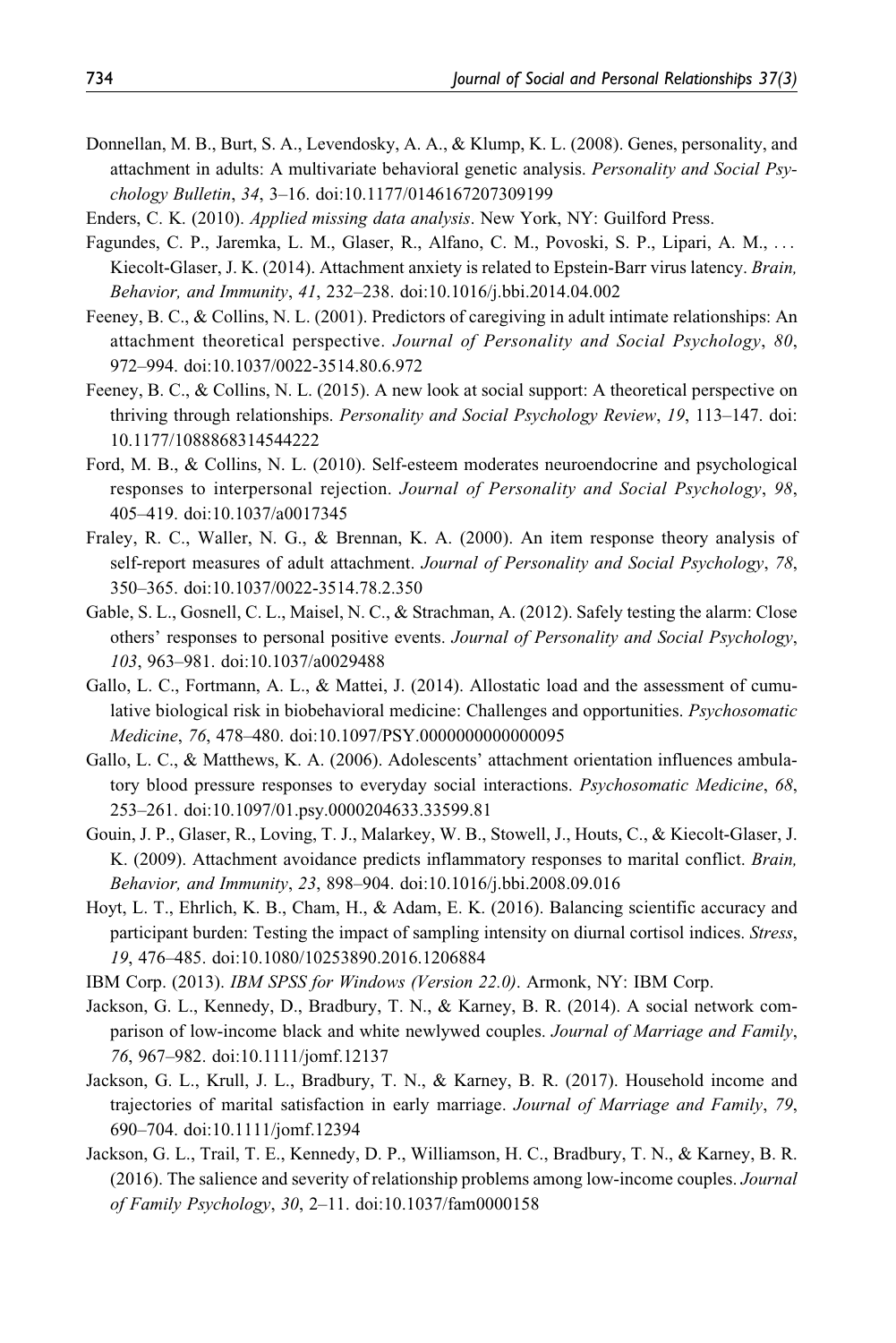- Kane, H. S., Jaremka, L. M., Guichard, A. C., Ford, M. B., Collins, N. L., & Feeney, B. (2007). Feeling supported and feeling satisfied: How one partner's attachment style predicts the other partner's relationship experiences. Journal of Social and Personal Relationships, 24, 535–555.
- Kelley, H. H., & Thibaut, J. W. (1978). Interpersonal relations. New York, NY: Wiley.
- Kenny, D. A. (2015). Measuring model fit. Retrieved September 13, 2019 from [http://davida](http://davidakenny.net/cm/fit.htm) [kenny.net/cm/fit.htm](http://davidakenny.net/cm/fit.htm)
- Kidd, T., Hamer, M., & Steptoe, A. (2011). Examining the association between adult attachment style and cortisol responses to acute stress. Psychoneuroendocrinology, 36, 771–779. doi:10. 1016/j.psyneuen.2010.10.014
- Kline, R. B. (2005). Principles and practice of structural equation modeling. New York, NY: Guilford Press.
- Laurenceau, J. P., Barrett, L. F., & Rovine, M. J. (2005). The interpersonal process model of intimacy in marriage: A daily-diary and multilevel modeling approach. Journal of Family Psychology, 19, 314–323. doi:10.1037/0893-3200.19.2.314
- Lu, M. C., Jones, L., Bond, M. J., Wright, K., Pumpuang, M., Maidenberg, M., ... Rowley, D. L. (2010). Where is the F in MCH? Father involvement in African American families. *Ethnicity*  $\&$ Disease, 20, 49–61.
- Maunder, R. G., Lancee, W. J., Nolan, R. P., Hunter, J. J., & Tannenbaum, D. W. (2006). The relationship of attachment insecurity to subjective stress and autonomic function during standardized acute stress in healthy adults. Journal of Psychosomatic Research, 60, 283-290. doi: 10.1016/j.jpsychores.2005.08.013
- McEwen, B. S. (1998). Protective and damaging effects of stress mediators. New England Journal of Medicine, 338, 171–179. doi:10.1056/NEJM199801153380307
- Medina, A. M., Lederhos, C. L., & Lillis, T. A. (2009). Sleep disruption and decline in marital satisfaction across the transition to parenthood. Families, Systems and Health, 27, 153–160. doi:10.1037/a0015762
- Meuwly, N., Bodenmann, G., Germann, J., Bradbury, T. N., Ditzen, B., & Heinrichs, M. (2012). Dyadic coping, insecure attachment, and cortisol stress recovery following experimentally induced stress. Journal of Family Psychology, 26, 937–947. doi:10.1037/a0030356
- Mikulincer, M., Sarason, I. G., Sarason, B. R., & Shaver, P. R. (2009). An attachment and behavioral systems perspective on social support. Journal of Social and Personal Relationships, 26, 7–19. doi:10.1177/0265407509105518
- Mikulincer, M., & Shaver, P. R. (2008). Adult attachment and affect regulation. In J. Cassidy & P. R. Shaver (Eds.), Handbook of attachment: Theory, research, and clinical applications (pp. 503–531). New York, NY: Guilford Press.
- Mikulincer, M., Shaver, P. R., & Pereg, D. (2003). Attachment theory and affect regulation: The dynamics, development, and cognitive consequences of attachment-related strategies. Motivation and Emotion, 27, 77–102. doi:10.1023/A:1024515519160
- Millan, J., Pinto, X., Munoz, A., Zuniga, M., Rubies-Prat, J., Pallardo, L. F., ... Pedro-Botet, J. (2009). Lipoprotein ratios: Physiological significance and clinical usefulness in cardiovascular prevention. Vascular Health and Risk Management, 5, 757–765.
- O'Campo, P., Schetter, C. D., Guardino, C. M., Vance, M. R., Hobel, C. J., Ramey, S. L., & Shalowitz, M. U. (2016). Explaining racial and ethnic inequalities in postpartum allostatic load: Results from a multisite study of low to middle income women. SSM – Population Health, 2, 850–858. doi:10.1016/j.ssmph.2016.10.014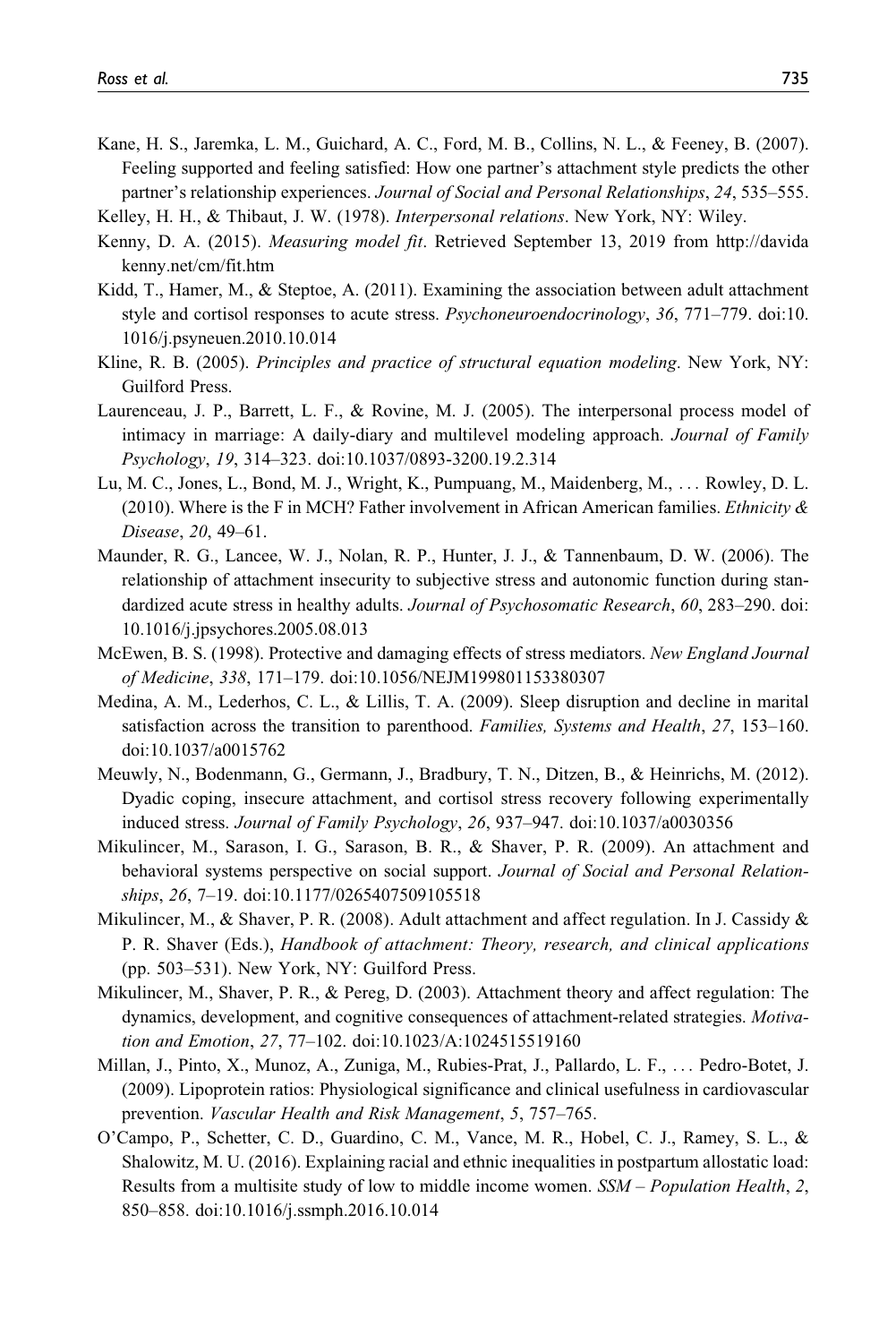- Pietromonaco, P. R., DeBuse, C. J., & Powers, S. I. (2013). Does attachment get under the skin? Adult romantic attachment and cortisol responses to stress. Current Directions in Psychological Science, 22, 63–68. doi:10.1177/0963721412463229
- Pietromonaco, P. R., Uchino, B., & Dunkel Schetter, C. (2013). Close relationship processes and health: Implications of attachment theory for health and disease. *Health Psychology*, 32, 499–513. doi:10.1037/a0029349
- Powers, S. I., Pietromonaco, P. R., Gunlicks, M., & Sayer, A. (2006). Dating couples' attachment styles and patterns of cortisol reactivity and recovery in response to a relationship conflict. Journal of Personality and Social Psychology, 90, 613–628. doi:10.1037/0022-3514.90.4.613
- Quirin, M., Pruessner, J. C., & Kuhl, J. (2008). HPA system regulation and adult attachment anxiety: Individual differences in reactive and awakening cortisol. Psychoneuroendocrinology, 33, 581–590. doi:10.1016/j.psyneuen.2008.01.013
- R Core Team. (2014). R: A language and environment for statistical computing. Vienna, Austria: R Foundation for Statistical Computing.
- Ramey, S. L., Schafer, P., DeClerque, J. L., Lanzi, R. G., Hobel, C., Shalowitz, M., ... Community Child Health, N. (2015). The preconception stress and resiliency pathways model: A multi-level framework on maternal, paternal, and child health disparities derived by community-based participatory research. Maternal and Child Health Journal, 19, 707-719. doi:10.1007/s10995-014-1581-1
- Reis, H. T., Crasta, D., Rogge, R. D., Maniaci, M. R., & Carmichael, C. L. (2018). Perceived partner responsiveness scale. In D. L. Worthington & G. D. Bodie (Eds.), The sourcebook of listening research: Methodology and measures (pp. 516–521). New York, NY: John Wiley & Sons, Ltd.
- Reis, H. T., & Gable, S. L. (2015). Responsiveness. Current Opinion in Psychology, 1, 67–71. doi: 10.1016/j.copsyc.2015.01.001
- Rholes, W. S., Simpson, J. A., Kohn, J. L., Wilson, C. L., Martin, A. M., 3 rd, Tran, S., & Kashy, D. A. (2011). Attachment orientations and depression: A longitudinal study of new parents. Journal of Personality and Social Psychology, 100, 567–586. doi:10.1037/a0022802
- Robles, T. F., & Kane, H. S. (2014). The attachment system and physiology in adulthood: Normative processes, individual differences, and implications for health. Journal of Personality, 82, 515–527. doi:10.1111/jopy.12052
- Rosseel, Y. (2012). lavaan: An R package for structural equation modeling. *Journal of Statistical* Software, 48, 1–36.
- Saxbe, D. E. (2017). Birth of a new perspective? A call for biopsychosocial research on childbirth. Current Directions in Psychological Science, 26, 81–86. doi:10.1177/09637214 16677096
- Schafer, J. L., & Graham, J. W. (2002). Missing data: Our view of state of the art. Psychological Methods, 7, 147–177.
- Seeman, T. E., McEwen, B. S., Rowe, J. W., & Singer, B. H. (2001). Allostatic load as a marker of cumulative biological risk: MacArthur studies of successful aging. Proceedings of the National Academy of Sciences of the United States of America, 98, 4770–4775. doi:10.1073/pnas. 081072698
- Seeman, T. E., Singer, B., Rowe, J. W., Horwitz, M. E., & McEwen, B. S. (1997). Price of adaptation—allostatic load and its health consequences: MacArthur studies of successful aging. Archives of Internal Medicine, 157, 2259–2268.